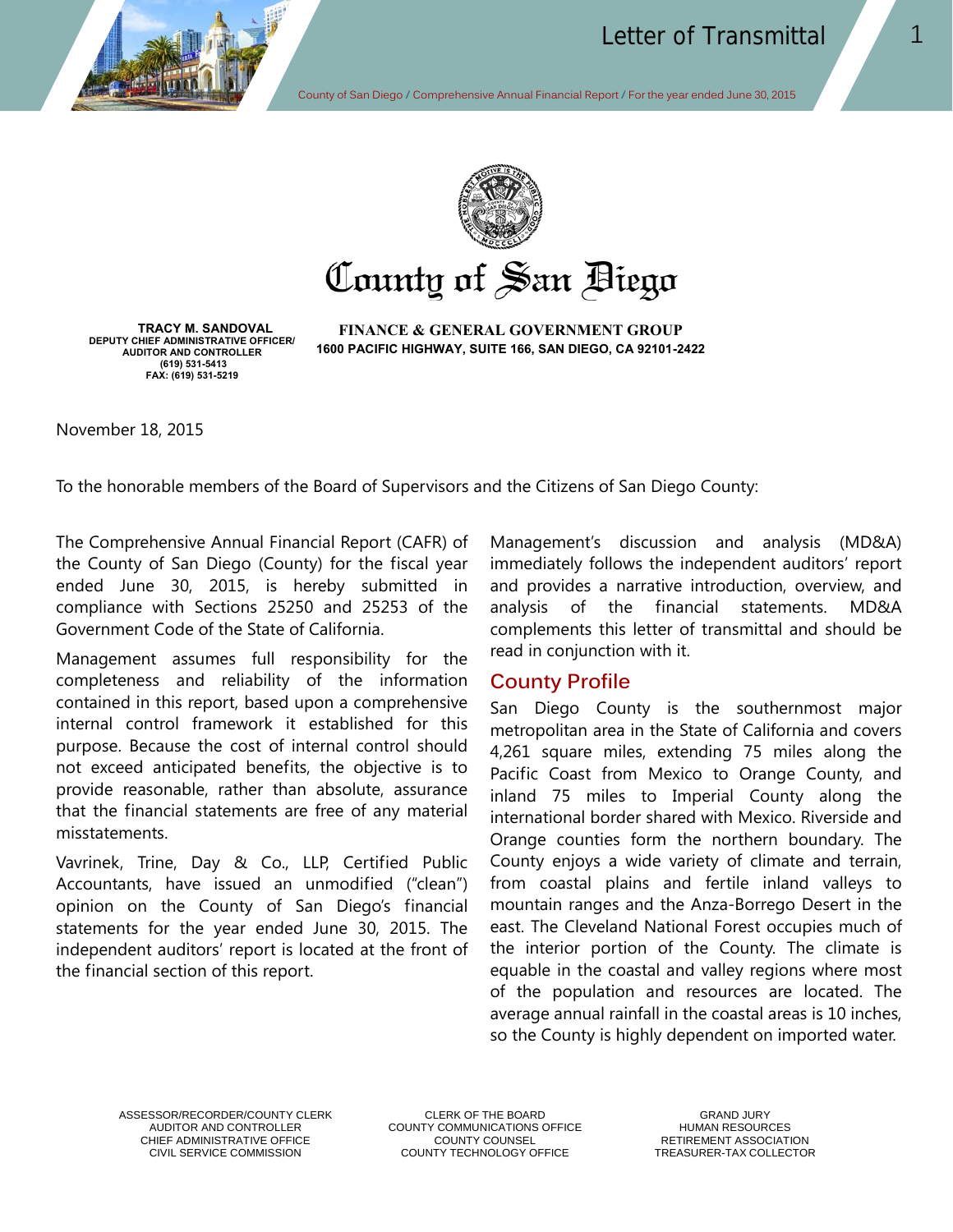In March 2011, the U.S. Census Bureau estimated the County's population for 2010 to be 3,095,313, an increase of 10.0% from the 2000 figure of 2,813,833. The State of California Department of Finance released population data incorporating the 2010 Census counts as the benchmark showing the County's revised population estimate for January 1, 2014 was 3,194,362 and the County's population estimate for January 1, 2015 was 3,227,496. San Diego is the second largest county by population in California and the fifth largest county by population in the nation, as measured by the U.S. Census Bureau. There are 18 incorporated cities in the County; the City of San Diego being the largest, with a population of approximately 1,345,895; and Del Mar is the smallest, with a population of approximately 4,234.

The racial and ethnic composition of the County is as diverse as its geography. SANDAG projects that in 2035, San Diego's population breakdown will be: 36.3% White; 41.4% Hispanic; 13.9% Asian and Pacific Islander; 4.0% African American; and 4.1% all other groups. A significant growth in the Hispanic population is seen in this projection.

# **County Government, Economy and Outlook**

#### **County Government**

San Diego became one of California's original 27 counties on February 18, 1850, shortly after California became the 31st State in the Union. The County functions under a charter adopted in 1933, as subsequently amended from time to time. A fivemember Board of Supervisors elected to four-year terms in district, nonpartisan elections governs the County. Each board member is limited to no more than two terms and must reside in the district from which he or she is elected.

The Board of Supervisors sets priorities for the County and oversees most County departments and programs and approves their budgets. Per California Government Code Section 23005, the County may exercise its powers only through the Board of Supervisors or through agents and officers acting under the authority of the Board or authority conferred by law. The Board of Supervisors appoints the following officers: the Chief Administrative Officer (CAO), the County

Counsel, the Probation Officer and the Clerk of the Board of Supervisors. The Chief Administrative Officer appoints the Assistant Chief Administrative Officer/ Chief Operating Officer, the Deputy Chief Administrative Officer/Auditor and Controller and all other appointive officers. The CAO assists the Board of Supervisors in coordinating the function and operations of the County; is responsible for carrying out all of the Board's policy decisions that pertain to the functions assigned to that officer; and supervises the expenditures of all departments. Elected officials head the offices of the Assessor/ Recorder/ County Clerk, District Attorney, Sheriff and Treasurer-Tax Collector.

The State Legislature has granted each county the power necessary to provide for the health and wellbeing of its residents. The County provides a full range of public services to residents, including law enforcement, detention and correction, emergency response services, health and sanitation, parks and recreation, libraries and roads. The County also serves as a delivery channel for many State services, such as foster care, public health care and elections. These services are provided by five business Groups (Public Safety, the Health and Human Services Agency, Land Use and Environment, Community Services and Finance and General Government), each headed by a General Manager who reports to the CAO.

#### **Economy and Outlook**

The tepid growth path experienced by the national economy for more than five years is finally ramping up and an improved U.S. Economy is projected in the coming years. In 2014, real gross domestic product (GDP) increased by 2.4% compared to a 2.2% increase for 2013. According to U.S. Department of Commerce Bureau of Economic Analysis (BEA), increases in personal consumption expenditures, nonresidential fixed investment, exports, state and local government spending, private inventory investments, and residential fixed investment that were partly offset by a decrease in federal government spending contributed to the acceleration in real GDP growth in 2014. For the second quarter of 2015, the U.S. economy increased at an annual rate of 2.3% compared to an increase of 0.6% in the first quarter of 2015. This upturn in the percent change in real GDP primarily reflected upturns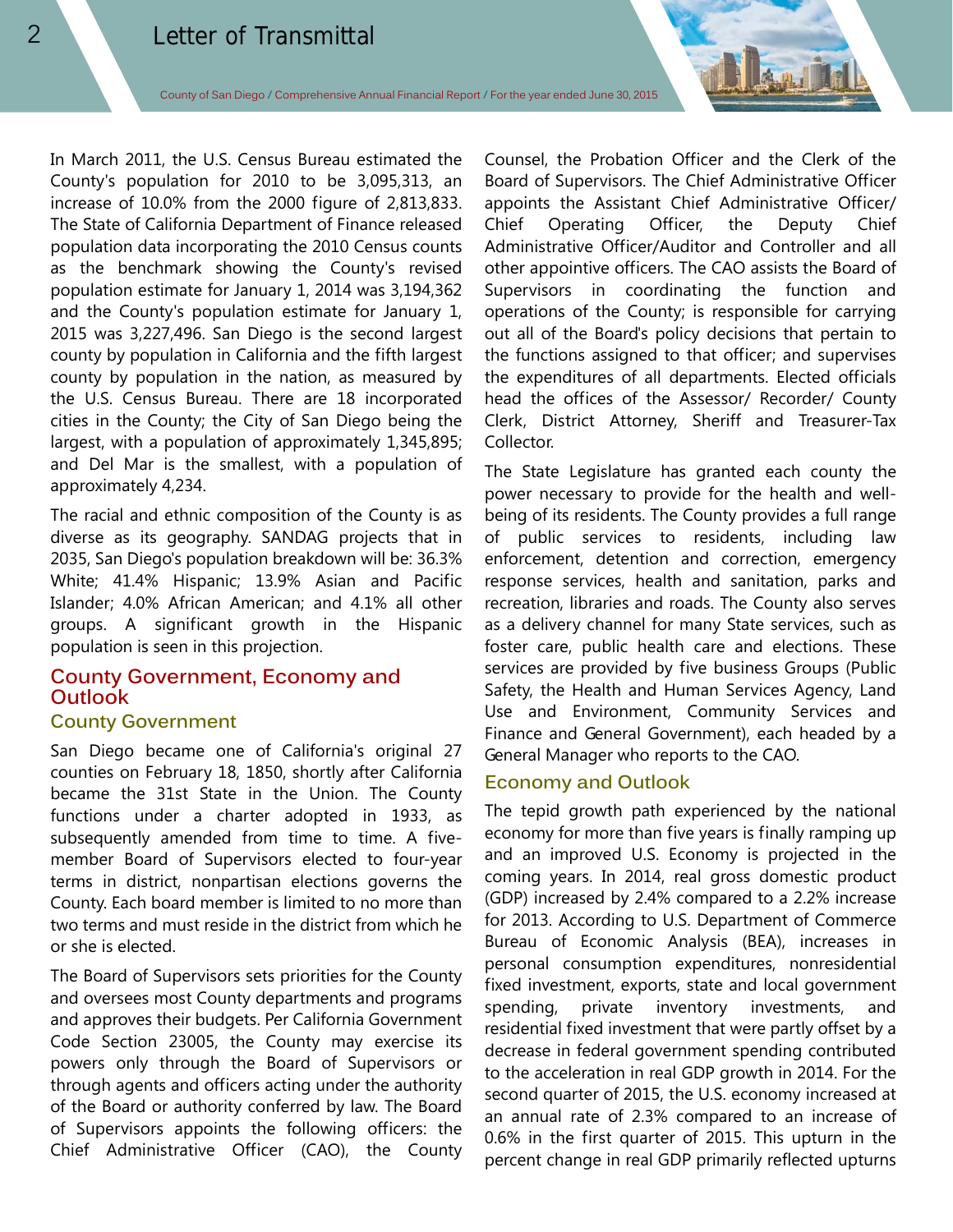in personal consumption expenditures, exports, state and local government spending, and residential fixed investment that were partly offset by decelerations in federal government spending, private inventory investment, nonresidential fixed investment and acceleration in imports.

According to the minutes of the July 28-29, 2015 Federal Open Market Committee meeting, economic activity expanded moderately after slight decline during the first quarter. The staff continued to forecast that real GDP would increase faster in the second half of this year compared to the first half and is forecasted to expand more rapidly in 2016 and 2017. Factors contributing to the increase include: positive contributions from personal consumption expenditures, state and local government spending and additional improvement in the housing sector. Labor market conditions improved further and unemployment continued to decrease. Inflation continues to be below 2%, partly reflecting earlier declines in energy prices and further decreases in nonenergy import prices. However, longer-term inflation expectations have remained stable.

According to the UCLA Anderson Forecast, June 2015, the nation's real GDP is forecast to grow 2.4% in 2015 and 3.0% in 2016, bringing a sense of economic recovery and growth. The unemployment rate fell to 5.3% in July 2015, the lowest since April 2008. The rate of unemployment is expected to trend downward to 5.0% by the end of 2015. Growth will be led by increase in consumer spending, which will be supported by income growth and lower oil prices, along with housing starts and corporate investment in equipment.

Conditions in the housing sector continued to improve and improvement in the job market and stronger economic growth will spur housing demand in 2015. Both building starts and sales (new and existing) are expected to show additional growth. Existing home sales are expected to increase by 11.0%. Changes in the Federal Housing Authority (FHA) policies and lending standards are expected to help the housing market. (Source: Kiplinger's Economic Outlooks, August 2015).

California accounts for over 13% of the nation's GDP which is by far, the largest of any state. The state's economy is growing and gaining momentum. In 2014, California's gross state product grew 3.3%, outperforming the nation's growth rate of 2.4%. The state recovered all the wage and salary jobs that were lost during the recession. More than seventy percent of California's new jobs occurred in: health care and social assistance; leisure and hospitality; administrative, support and waste services; professional, scientific and technical services; and construction. The coastal areas of the state have generally recovered from the recession faster than the interior areas. With the continued progress in labor market affecting growth in personal income, taxable sales is also expected to accelerate. (Source: Los Angeles County Economic Development Corporation, The Kyser Center for Economic Research: 2015-2016 Economic Forecast and Industry Outlook, February 2015). The State unemployment rate continued to improve and fell modestly from 8.9% in 2013 to 7.5% in calendar year 2014. The July 2015 unemployment rate showed continued improvement to 6.2% (seasonally adjusted rate). Nonfarm payroll employment in California during the month of July 2015 increased by 80,600 for a total gain of 2,027,700 jobs since the recovery began in February 2010 (Source: California Employment Development Department, News Release, August 21, 2015).

UCLA Anderson Forecast (June 2015) anticipates total employment growth (payroll, farm and self-employed) of 2.5% and 2.1% for 2015 and 2016, respectively. Real personal income growth is forecast to be 4.5% in 2015 and 4.4% in 2016. In 2015 the unemployment rate is expected to remain around 6.2%, and then average approximately 5.2% in 2016. The forecast also showed that real personal income (measured in 2009 dollars), which declined to 3.7% in 2009 and showed annual growth from 1.6% being the lowest in 2013 and its highest of 5.0% in 2012. Taxable sales declined 14.2% in 2009 and grew steadily passing the 2008 levels in 2013. It is estimated to grow by 3.0% in 2014, 3.2% in 2015, 2.0% in 2016, and 1.5% in 2017.

In the housing sector, home prices have risen in 2014 which brought home prices to the pre-bubble (2004) level. The level of foreclosures dropped to 6% of all home sales with total foreclosure and short sales falling to 11%, evidence that the State is moving to a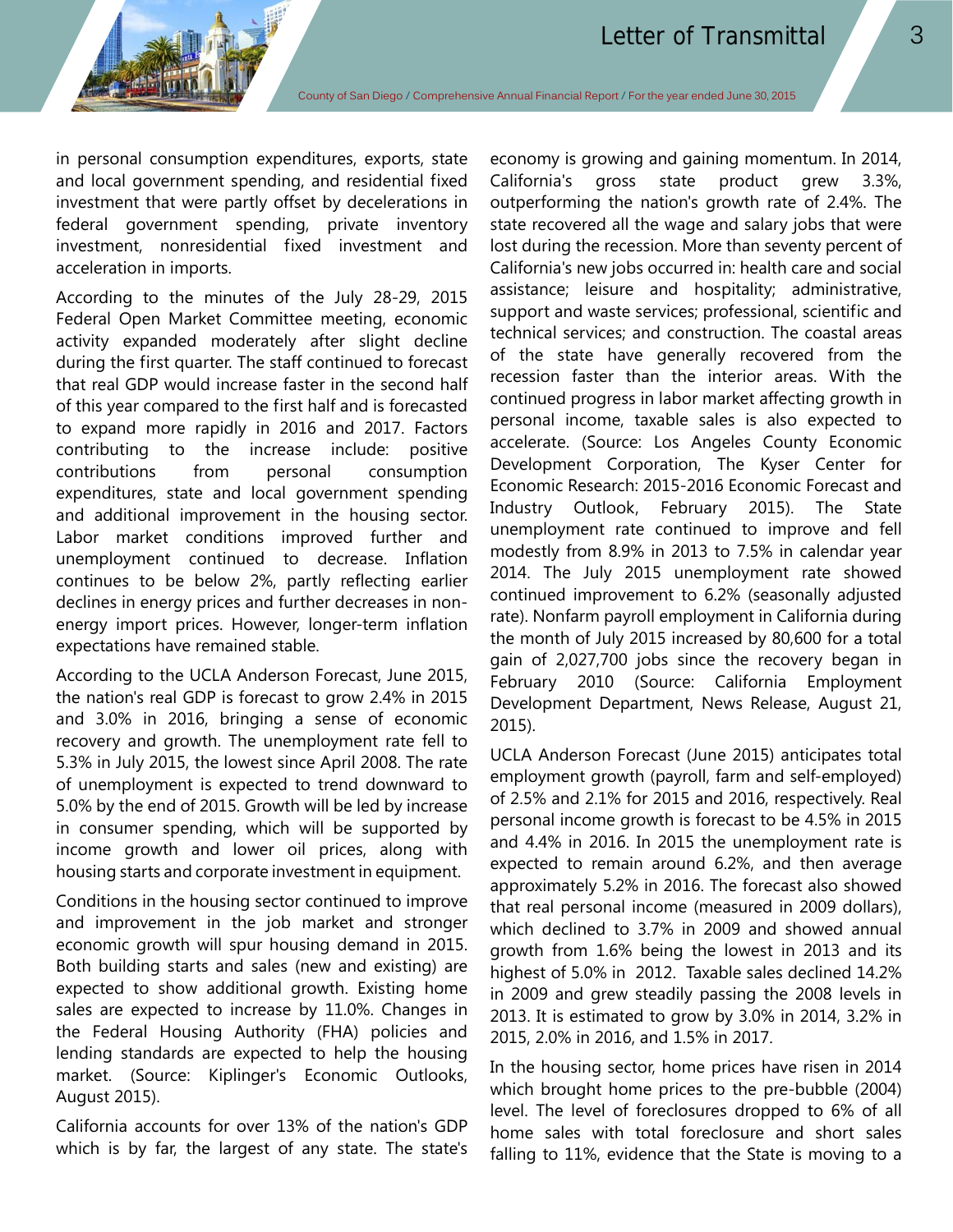more normal real estate market (Source: UCLA Anderson Forecast, December 2014). February 2015 saw the 36th consecutive month with the state's median sale price increasing on a year-over-year basis. Of the existing homes sold statewide, 6.8% were foreclosed properties during the previous 12 months. In February 2009, resales on foreclosed properties peaked at 58.8%. Notice of Default, the first step of the formal foreclosure process, is diminishing and its effect is only noticeable in hardest-hit areas of the state. (Source: DataQuick March 18, 2015 News Release).

Virtually all aspects of California's economy are improving: employment is up, home prices are rising, construction started to pick up, increased spending has been seen in both consumers and businesses and the state remains as one of the top travel destinations. These factors partnered with U.S. growth rates from construction, automobiles, business investment and consumer demands fuel the state's economy which warrants an outlook of continued steady growth through 2016.

San Diego's economic outlook continues to improve. The region's economic stability is based on federal spending, innovation clusters, tourism and real estate. Since the end of the Cold War, the military's presence has diminished but remains an important driver of the region's economy. San Diego is a thriving hub for technology-oriented industries and an important manufacturing center as well as a popular travel destination. The quality of life attracts a well-educated, talented workforce and well-off retirees which contributes to a positive outlook in consumer spending.

Another indicator of economic health is county taxable sales. Taxable sales began to decline overall in the county in 2007 that continued through 2009. In 2010, taxable sales showed moderate growth which continued in 2011 and 2012 has shown continued improvement although not as great as 2011. Taxable sales grew 6.2% in 2013 and moderate growth is expected to continue in 2014 and 2015 in the region. (Source: National University System Institute for Policy Research Economic Ledger, February 2015). Taxable sales report for 2014 is not available during publication of this document.

The state of the economy plays a significant role in the County's ability to provide core services and the mix of other services sought by the public. The real estate market has impacted the County's general purpose revenue (GPR), although GPR is expected to increase in fiscal year 2015-16 from fiscal year 2014-15. General purpose revenue is relied upon to fund local services where no other funding is available, as well as to fund the County's share of costs for services that are provided in partnership with the State and federal government. The County is continuing to adjust to new roles and responsibilities in the areas of health, public safety, and redevelopment.

County management continuously evaluates and responds to the changing economic environment and its impact on the cost and the demand for County services. Specific actions are detailed in the Fiscal year 2015-16 Adopted Operational Plan which can be accessed at http://www.sdcounty.ca.gov/auditor/ opplan/adoptedlist.html.

### **County's Economic Base**

The County's economic stability is based on significant manufacturing presence and innovation clusters (e.g. energy storage, cyber-security, and clean tech), a large tourist industry attracted by the favorable climate of the region, a considerable defense-related presence related to federal spending, and the region is a thriving hub for biotech and telecommunications industries. Highlights of County employment as of August 2015 are listed below:

- Non-agricultural, industry employment totaled 1,391,400 jobs. This represents a gain of 44,200 jobs from the unadjusted August 2014 employment figures.
- The services industry, including information, professional and business services, education and health services, leisure and hospitality, and other services, constitutes the largest employment sector and accounted for approximately 50.1% of nonagricultural employment, with a total of 702,600 employed.
- Trade, transportation and utilities industries were the second largest non-government sector, comprising approximately 15.8% of nonagricultural employment totaling 219,900 jobs.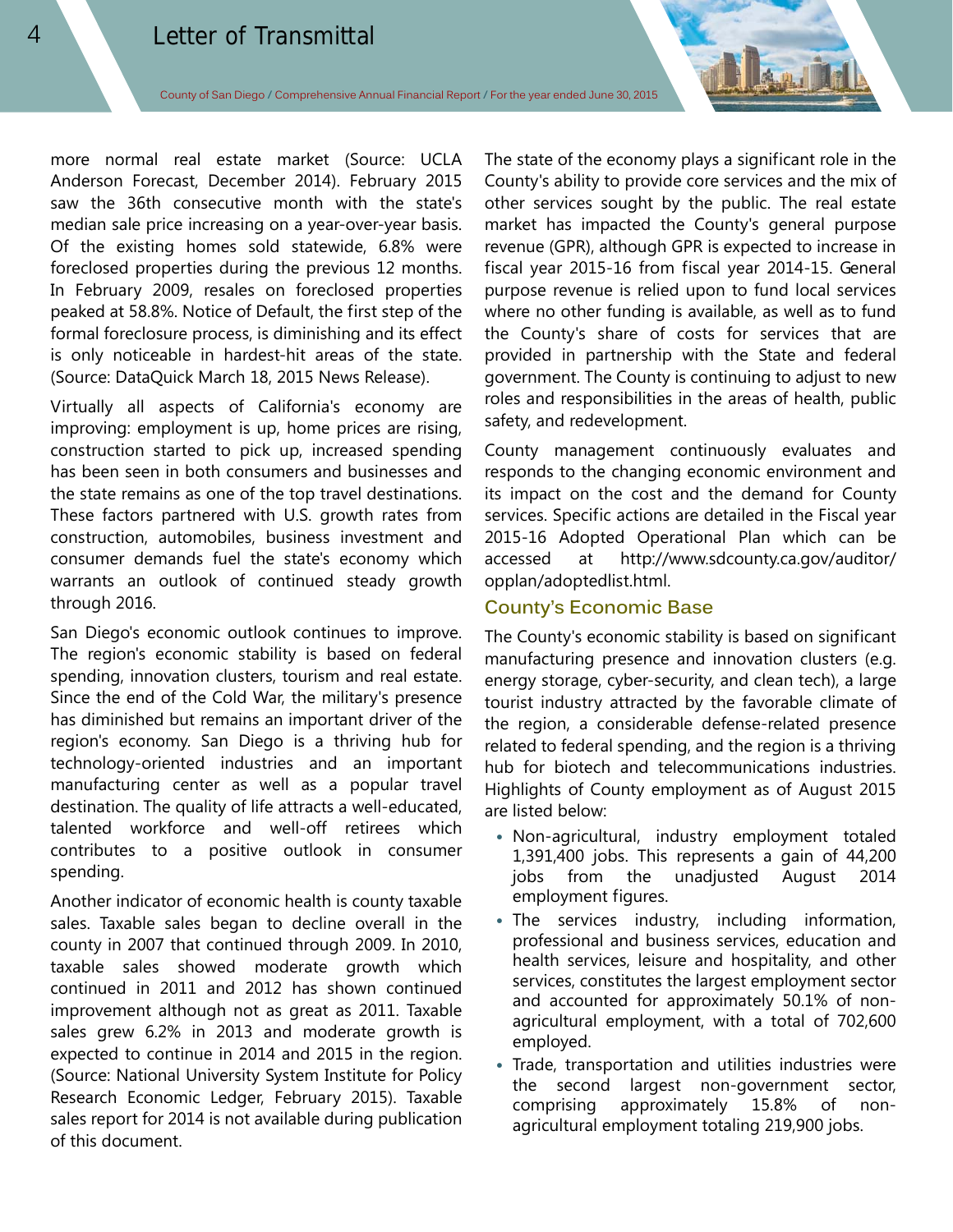- Government accounted for approximately 16.3% of non-agricultural employment (226,800). San Diego's military presence contributes to this significant component.
- Manufacturing accounted for an additional 1.8% of non-agricultural employment (98,600), up 1,700 jobs from the unadjusted employment figures for August 2014.
- The construction sector is greatly influenced by the general health of the economy, and in particular, population and housing growth. Construction employment, which accounted for 4.9% of total non-agricultural employment or 68,700 jobs, was down 600 from the unadjusted August 2014 employment figures.
- The financial sector, including finance, insurance, real estate and related employment, represents 5.4% of non-agriculture employment (74,400). Financial activities experienced an increase of 3,300 jobs from the unadjusted employment figures for August 2014.
- Agriculture (10,400) and mining (400) accounted for approximately 0.8% of total employment.

County revenues that are affected by the state of the local economy include property taxes, sales taxes, and charges for services. Key factors impacting these revenues include real estate activity and consumer spending which are in turn greatly influenced by interest rates and employment levels. Short and longterm interest rates are low by historical standards.

San Diego County's residential real estate market is on the mend. Over the year, the median price for an existing single-family home rose and the number of foreclosures on the market has declined. The median home price of existing homes sold also fluctuated with the housing related turmoil. During 2009 and 2010, median home sales started to rebound from the low level experienced at the end of 2008 and early 2009. Since then median home prices showed improvement. June 2015 (\$476,000) showed a 5.8% increase compared to June 2014 (\$450,000).

Another measure of the recovery in housing is the rate of foreclosures, as well as the companion indices of notices of loan default and deeds recorded (changes in ownership). Foreclosures compared to total deeds recorded averaged 0.3% over the three-year period of 2003 through 2005, then rose significantly reaching

16.9% in 2008 and declining to 1.8% in 2014. The number of total deeds recorded fell significantly from 2003 levels of 223,087 to a low of 115,540 in 2008. Total deeds recorded through December 2014 were 116,251.

In San Diego County, notices from lenders to property owners that they were in default on their mortgage loans increased markedly from 2003 through 2009, and foreclosures rose dramatically from 2003 through 2008 before declining 21% in 2009. The percentage of properties with delinquent mortgage loans that went into foreclosure averaged at approximately 11.6% from 2003 through 2005. During the recession, this indicator peaked at 57.5% in 2008 and declined to 34.8% in 2014.

Overall, there seems to be a general view that economic recovery at the national, state and local levels will continue.

Sources: State of California Department of Finance, U.S. Census Bureau, U.S. Department of Commerce Bureau of Economic Analysis, San Diego Association of Governments (SANDAG) and the State of California Employment Development Department.

## **General Management System**

The General Management System (GMS) is the County's foundation that guides operations and service delivery to residents, businesses and visitors. The GMS identifies how the County sets goals, prioritizes the use of resources, evaluates performance, ensures collaboration and recognizes accomplishments in a structured, coordinated way. By communicating and adhering to this strategic framework, the County of San Diego is able to create and maintain an organizational culture that values transparency, accountability, innovation, and fiscal discipline and that provides focused, meaningful public services.

At the heart of the GMS are five overlapping components which ensure that the County asks and answers crucial questions, as well as completes required deliverables.

- Strategic Planning
- Operational Planning
- Monitoring and Control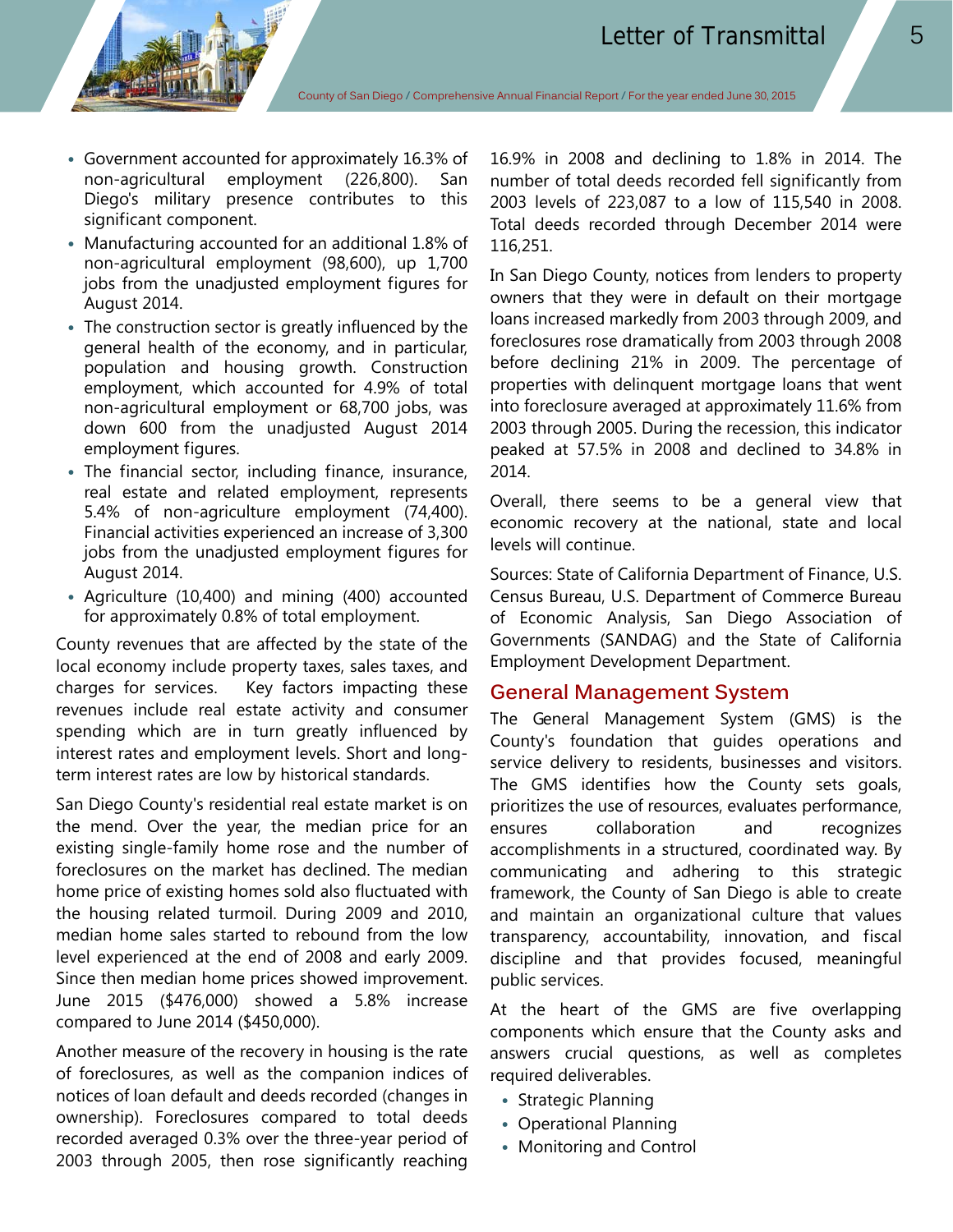- Functional Threading
- Motivation, Rewards and Recognition

These five GMS components form an annual cycle that is renewed each fiscal year with review of the Strategic Plan and development of a new Operational Plan. More information about the GMS and the Strategic Plan is available online at: www.sdcounty.ca.gov/cao/.

Context for Strategic and Operational Planning

To be effective, the goals that the County sets and the resources that are allocated must be consistent with the purpose of the organization. The context for all strategic and operational planning is provided by the County's vision; a vision that can only be realized through strong regional partnerships with our community, stakeholders and employees.

Vision:

A region that is Building Better Health, Living Safely and Thriving - Live Well San Diego

Mission:

To efficiently provide public services that build strong and sustainable communities

Values:

The County recognizes that "The noblest motive is the public good." As such, there is an ethical obligation to uphold basic standards as we conduct operations. The County is dedicated to:

- Integrity Character First
	- We maintain the public's trust through honest and fair behavior
	- We exhibit the courage to do the right thing for the right reason
	- We are dedicated to the highest ethical standards
- Stewardship Service Before Self
	- We are accountable to each other and the public for providing service and value
	- We uphold the law and effectively manage the County's public facilities, resources and natural environment
	- We accept personal responsibility for our conduct and obligations
	- We will ensure responsible stewardship of all that is entrusted to us
- Commitment Excellence in all that we do
	- We work with professionalism and purpose
	- We make a positive difference in the lives of the residents we serve
	- We support a diverse workforce and inclusive culture by embracing our differences
	- We practice civility by fostering an environment of courteous and appropriate treatment of all employees and the residents we serve
	- We promote innovation and open communication

## **Strategic and Operational Planning (Budgetary) Process**

The County ensures operations are strategically aligned across the organization by developing a fiveyear Strategic Plan that sets forth priorities it will accomplish with its resources. The Strategic Plan is developed by the Chief Administrative Officer (CAO) and the County Executive Team, based on the policies and initiatives set by the Board of Supervisors, an enterprise review of the issues, risks and opportunities facing the region and reflects the changing environment, economy and community needs. All County programs support at least one of these four Strategic Initiatives through audacious visions, enterprise-wide goals and cross-departmental or department objectives that make achievement of the initiatives possible. The Strategic Initiatives include:

- **Healthy Families**
- **Safe Communities**
- **Sustainable Environments**
- **Operational Excellence**

The Operational Plan provides the County's detailed financial plan for the next two fiscal years. However, pursuant to Government Code Section 29000 et seq., State law allows the Board of Supervisors to formally adopt only the first year of the Operational Plan as the County's budget. The Board approves the second year of the plan in principle for planning purposes. To demonstrate that resources are allocated to support the County's Strategic Plan, all program objectives in the Operational Plan and department performance measures are aligned with the County's Strategic Initiatives, Audacious Visions and/or Enterprise-Wide Goals. State law permits modifications to the adopted budget during the year with approval by the Board of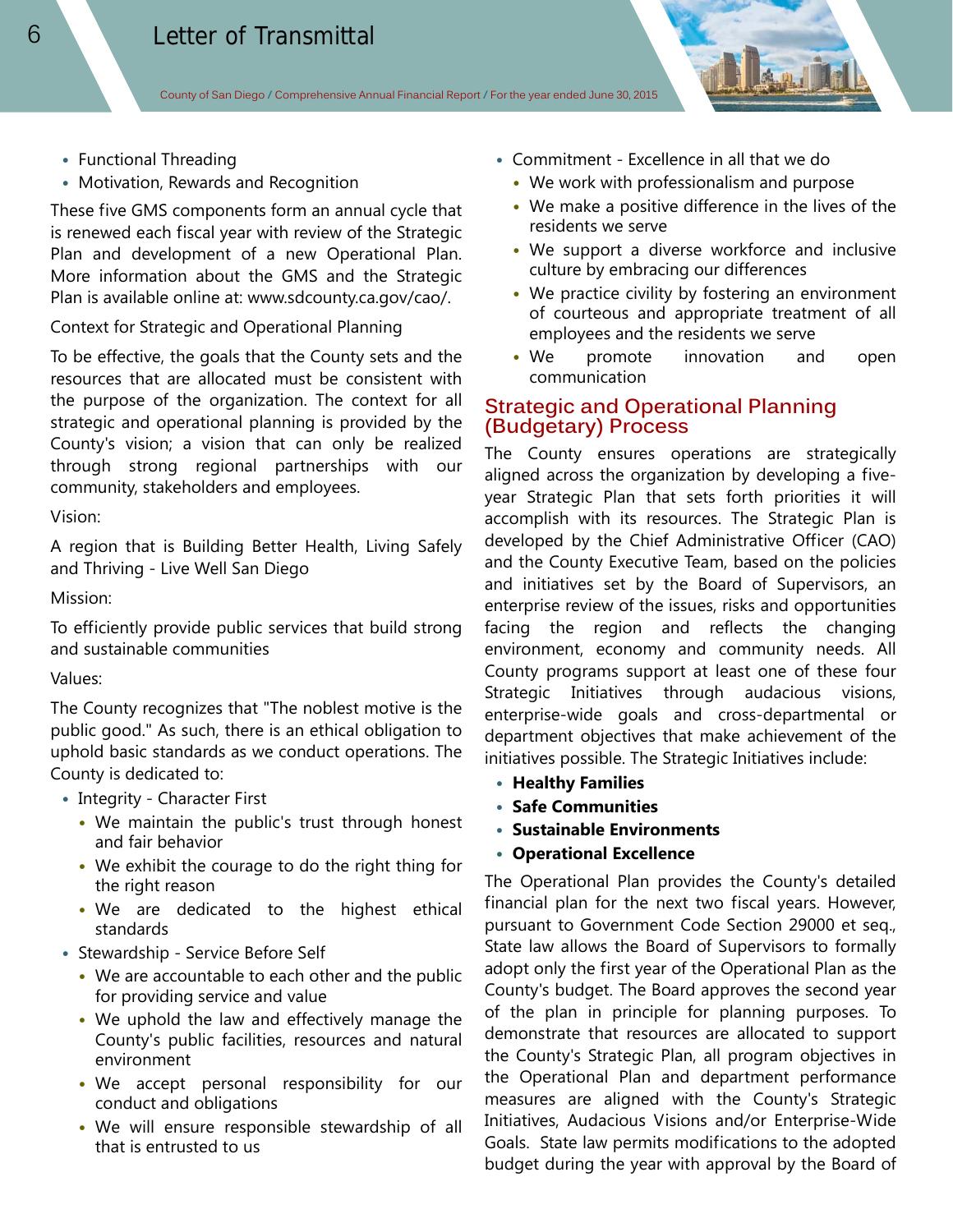

Supervisors, or in certain instances, by the Deputy Chief Administrative Officer/Auditor and Controller. The Chief Administrative Officer reviews the status of the County's performance against the budget in a quarterly status report to the Board of Supervisors.

## **Financial (Budgetary) Policies**

Government Code (GC) Sections 29000 through 29144 provide the statutory requirements pertaining to the form and content of the County's Budget. Government Code Section 29009 requires a balanced budget in the proposed and final budgets, defined as "funding sources shall equal the financing uses".

County Charter Section 703 establishes the Chief Administrative Officer as responsible for all Group/ Agencies and their departments (except departments with elected officials as department heads) and for supervising the expenditures of all departments and reporting to the Board of Supervisors on whether specific expenditures are necessary.

County Administrative Code Article VII establishes the components and timeline for the budget process and establishes the Chief Administrative Officer as responsible for budget estimates and submitting recommendations to the Board of Supervisors.

The County has the following financial policies that serve as guidelines for the budget process:

#### **Board of Supervisors Policies**

A-136 Use of County of San Diego General Management System for Administration of County Operations: Establishes the General Management System (GMS) as the formal guide for the administration of County departments, programs and services, and ensures that all County departments and offices operate in compliance with the GMS.

B-29 Fees, Grants, Revenue Contracts - Department Responsibility for Cost Recovery: Provides a methodology and procedure to encourage County departments to recover full cost for services whenever possible.

B-71 Fund Balance and Reserves: Establishes guidelines regarding the use of fund balance and the maintenance of reserves in order to protect the fiscal health and stability of the County. Expenditures for services are subject to fluctuations in demand and

revenues are influenced by changes in the economy and by State and Federal regulations. This policy ensures the County is prepared for unforeseen events by establishing and maintaining prudent levels of fund balance and reserves, and by ensuring that all onetime resources generated by the County are appropriated for one-time expenditures only.

M-13 Legislative Policy: State-Mandated Local Program Costs: Calls on the State and Federal Legislature to encourage equitable reimbursement of mandated program costs.

# **Administrative Manual**

0030-01 Procedure for Fees, Grants and Revenue Contracts for Services Provided to Agencies or Individuals Outside the County of San Diego Organization: Establishes a procedure within the framework of Board of Supervisors Policy B-29, to serve as guidance in the process of recovering full costs for services provided to agencies or individuals outside the County of San Diego organization under grants or contracts or for which fees may be charged.

0030-06 State Mandated Cost Recovery: Establishes guidelines to attempt full recovery of all State mandated costs resulting from chaptered legislation and executive orders.

0030-14 Use of One-Time Revenues: One-time revenue will be appropriated only for one-time expenditures such as capital projects or equipment, not to ongoing programs.

0030-22 Revenue Management - Auditor and Controller Responsibilities: The Auditor and Controller is responsible for reviewing and evaluating revenues from all sources in order to maximize these revenues within legal provisions and to institute internal controls and systems to be used by departments to estimate, claim, and collect revenues.

0030-23 Use of the Capital Program Funds (CPFs), Capital Project Development and Budget Procedures: Establishes procedures for developing the scope of capital projects, monitoring the expenditure of funds for capital projects, timely capitalization of assets and closure of capital projects within the Capital Program Funds.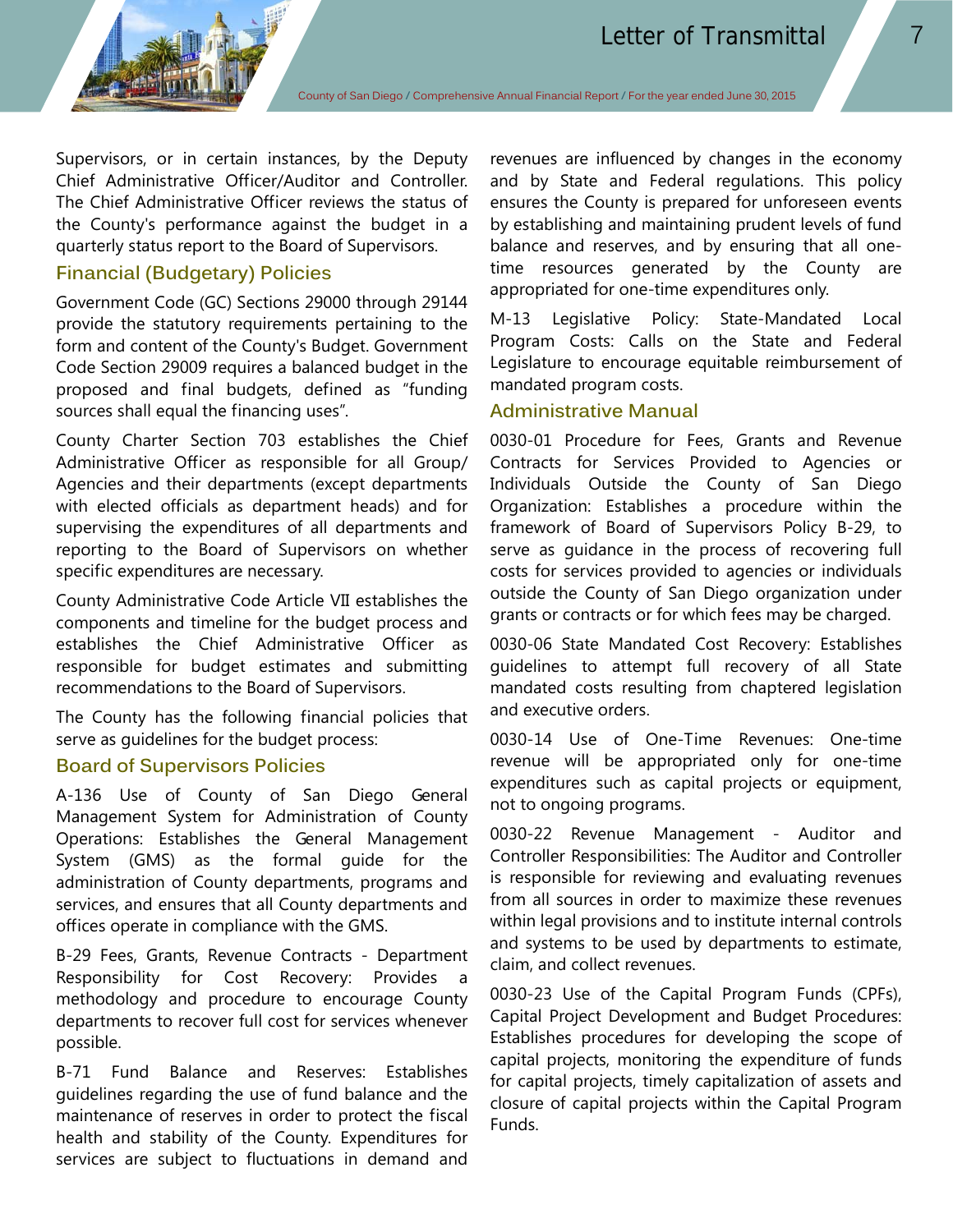## **Strategic Initiatives and Achievements**

Strategic planning communicates the County's strategic direction for the next five years. The Strategic Plan explains the County's four strategic initiatives, in addition to its vision, mission and values. The four strategic initiatives focus on how we achieve the County's vision of a region that is Building Better Health, Living Safely and Thriving.

The five-year Strategic Plan is developed by the Chief Administrative Officer, the Assistant CAO/Chief Operating Officer, the five General Managers and the Strategic Planning Support Team based on the policies and initiatives set by the Board of Supervisors and a countywide review of the risks and opportunities facing the region.

The four strategic initiatives are:

- **Healthy Families**  ensure every resident has the opportunity to make positive healthy choices, that San Diego County has fully optimized its health and social service delivery system and makes health, safety and thriving a focus of all policies and programs.
- **Safe Communities**  make San Diego the safest and most resilient community in the nation, where youth are protected and the criminal justice system is balanced between accountability and rehabilitation.
- **Sustainable Environments**  strengthen the local economy through planning, development and infrastructure, protect San Diego's natural and agricultural resources and promote opportunities for residents to engage in community life and civic activities.
- **Operational Excellence**  promote continuous improvement in the organization through problem solving, teamwork and leadership, focus on our customers' needs and keep our employees positive and empowered.

Strategic planning starts with audacious visions, which are bold statements detailing the impact the County wants to make in the community. Enterprise-wide goals (EWGs) support the audacious visions by focusing on collaborative efforts that inspire greater results than any one department could accomplish alone. Audacious visions and EWGs are developed to support each of the strategic initiatives.

County EWGs for each Initiative include:

#### **Healthy Families**

- Promote the implementation of a service delivery system that is sensitive to those individuals who have been affected by traumatic circumstances.
- Strengthen the local food system and support the availability of healthy foods, nutrition education and nutrition assistance for those who need it.
- Pursue policy change for healthy, safe and thriving environments with a special focus on residents who are in our care or rely on us for support.
- Leverage internal communication resources, resource groups, and social media to enhance employee understanding of Live Well San Diego.

#### **Safe Communities**

- Encourage and promote residents to take important and meaningful steps to protect themselves and their families for the first 72 hours during a disaster.
- Plan, build and maintain safe communities to improve the quality of life for all residents.
- Strengthen our prevention and enforcement strategies to protect our youth from crime, neglect and abuse.
- Expand data-driven crime prevention strategies and utilize current technologies to reduce crime at the local and regional level .
- Fully implement a balanced-approach model that reduces crime by holding offenders accountable while providing them access to rehabilitation.

#### **Sustainable Environments**

- Provide and promote services that increase consumer and business confidence.
- Enhance the quality of the environment by focusing on sustainability, pollution prevention and strategic planning.
- Foster an environment where residents engage in recreational interests by enjoying parks, open spaces and outdoor experiences.
- Create and promote diverse opportunities for residents to exercise their right to be civically engaged and finding solutions to current and future challenges.

#### **Operational Excellence**

• Align services to available resources to maintain fiscal stability.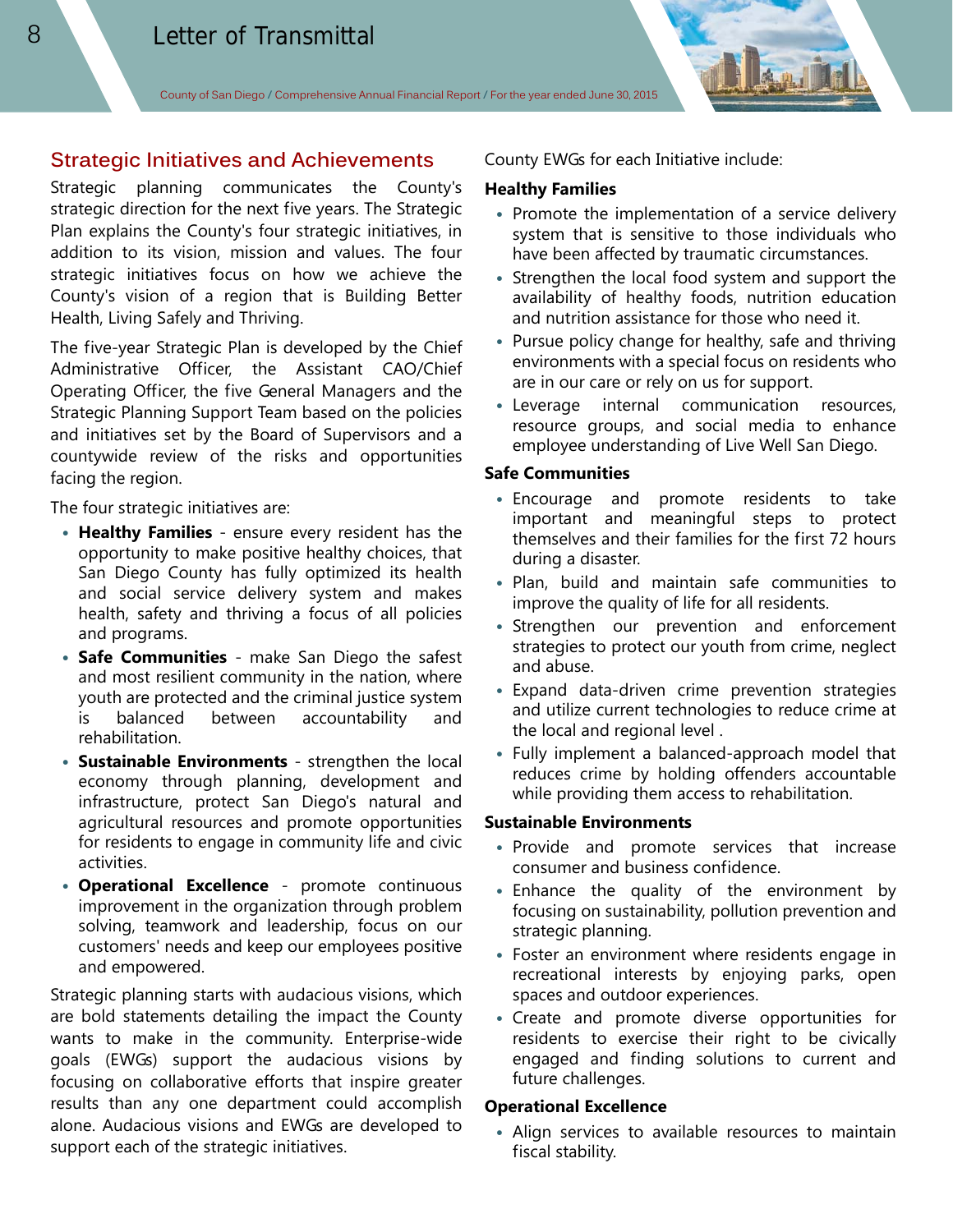- Provide modern infrastructure, innovative technology and appropriate resources to ensure superior service delivery to our customers.
- Strengthen our customer service culture to ensure a positive customer experience.
- Develop, maintain and attract a skilled, adaptable and diverse workforce by providing opportunities for our employees to feel valued, engaged and trusted.

Within the structure of the two-year operational planning process, the County plans for and attains interim progress toward achievement of the Strategic Initiatives. Some of the highlights over the last year include:

#### **Healthy Families**

- Promote the implementation of a service delivery system that is sensitive to those individuals who have been affected by traumatic circumstances.
	- Ensured the success of the child support program by establishing and enforcing court orders to support the long-term well-being of children by collaborating with custodial and non-custodial parents, courts, government agencies and community resources.
	- Expanded In-Home Outreach Team (IHOT) program services countywide (from 3 to 6 regions). Team members linked treatmentresistant individuals and their families with existing behavioral health services and community resources. This outreach and engagement was essential in assisting this population to willingly receive needed services.
	- Enhanced the service delivery system for children and youth in foster care by implementing "Pathways to Wellbeing," a crossdepartmental effort with Child Welfare Services
	- Stabilized psychiatric staffing at the San Diego County Psychiatric Hospital by utilizing physician recruitment firms.
	- Worked with HHSA departments to create a trauma informed atmosphere in new and modernized facilities. This was accomplished by creating a professional setting that includes a welcoming customer greeting area and a familyfriendly setting.
- Established a common understanding of expectations for Trauma Informed Systems Integration and developed an action plan to implement in each department and region.
- Improved recruitment efforts for foster and adoptive families resulting in a 34% increase of persons attending the Foster/Adoptive Family Orientation meetings.
- Expanded caller options and customer support on the Foster and Adoption KIDSline to serve more than 370 calls over an average of 6 months.
- Improved the Adoption website by adding features such as children available for adoption and links to resources.
- Improved customer service through utilizing a Foster/Adoption Ombudsman to provide additional support to foster and adoptive parents.
- Rolled out Trauma Informed Services training to department leadership.
- Pursue policy change for healthy, safe and thriving environments with a special focus on residents who are in our care or rely on us for support.
	- Processed 3,355 compensation and pension claims to allow veterans and their dependents to thrive by promptly facilitating their access to needed benefits.
	- Created 73 new partnerships to achieve the Live Well San Diego goals of access to healthy foods, smoking cessation and improving workplace wellness. A list of all contributing Live Well San Diego recognized partners and their commitments are included at www.LiveWellSD.org.
	- Enrolled 100% (157,969) of Medi-Cal eligible applicants as part of the Affordable Care Act (ACA) and increased the number of residents with health insurance to reduce the costs of health care to families and individuals.
	- Hosted the Grandparents Raising Grandchildren symposiums in the North, East and Central Regions. Completed updating the Grandparents Raising Grandchildren Handbook.
	- Achieved permanency for 73% (33 of 45) of children identified through the Exceptional Families for Exceptional Children campaign.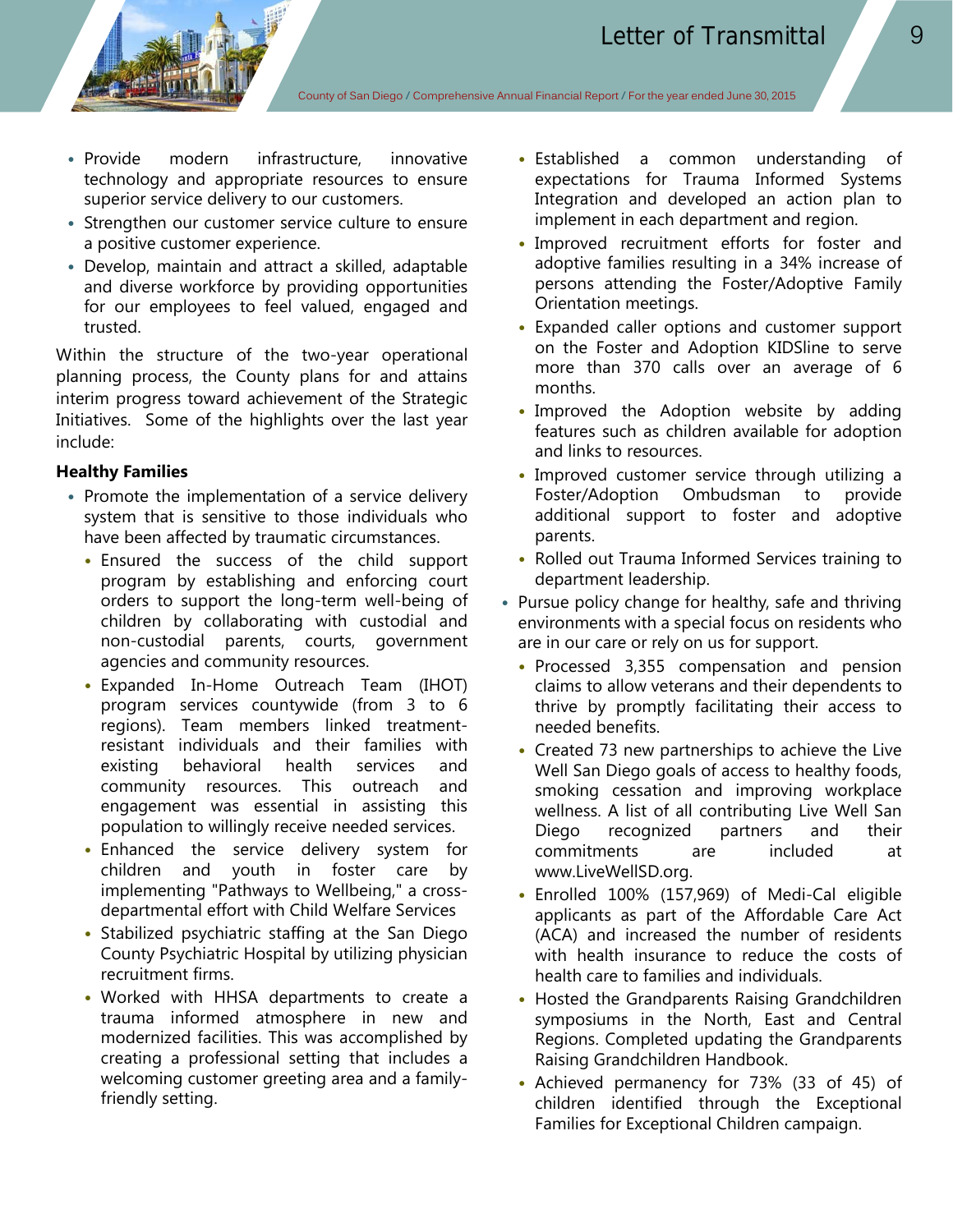- Performed 20,494 blood pressure screenings at over 150 locations, with 84 partners as part of the 2015 Love Your Heart campaign. One out of every two individuals with a reported blood pressure level was identified as having an elevated blood pressure. Screened individuals received educational materials about heart health. This event helped to elevate the importance that blood pressure plays in overall health and is directly linked to 3-4-50 (3 behaviors-no physical activity, poor diet and tobacco use,-that result in 4 diseases-cancer, heart disease and stroke, type 2 diabetes and lung disease-that result in over 50 percent of deaths in San Diego).
- Collaborated with the San Diego Foundation on its Climate Initiative and helped coordinate with government, nonprofits, businesses and consumers to advance regional efforts to reduce greenhouse gas emissions.
- Leverage internal communication resources, resource groups, and social media to enhance employee understanding of Live Well San Diego.
	- Collaborated with County Human Resources to educate all County job applicants on Live Well San Diego so they can understand the role employees play in helping residents to live well. By educating job applicants, new employees were aware of the County's vision of Live Well San Diego and the role they play in advancing its strategies of building better health, living safely and thriving.
- Strengthen the local food system and support the availability of healthy foods, nutrition education and nutrition assistance for those who need it.
	- In conjunction with the Health in All Policies (HiAP) Team, produced consumer-oriented certified farmer's market brochure in English and Spanish with information on availability of healthy, locally produced fruit, vegetables and other agricultural products.
	- Conducted nutrition education for 1,320 lowincome families with children to reduce the risk of childhood obesity and chronic diseases (such as diabetes, heart disease, and high blood pressure) through lifestyle change related to diet and physical activity.

• Supported the County of San Diego's Live Well San Diego Building Better Health initiative by presenting an average of 350 healthy lifestyle programs for all ages every month.

#### **Safe Communities**

- Encourage and promote residents to take important and meaningful steps to protect themselves and their families for the first 72 hours during a disaster.
	- Completed a disaster preparedness curriculum, which aligns and complies with the Common Core State Standards, for San Diego County's 4th grade students.
	- Ensured professional, timely emergency response was provided to the residents of County Service Area 135 through the supervision of the San Diego County Fire Authority.
	- Continued the implementation process of replacing the Regional Communications System (RCS) with a state of the art, next-generation communications system.
- Plan, build and maintain safe communities to improve the quality of life for all residents.
	- Collaborated with law enforcement agencies and community services organizations to combat human trafficking and enhance the support to victims and education to the community.
	- Enhanced enforcement of required standards of care in long-term care facilities.
	- Improved the quality of life of all San Diego residents by proactively working to make our streets, parks, public spaces and buildings safer from crime and injury.
	- Increased AIS Ombudsman positions from 5 to 11, to improve the oversight of Skilled Nursing Facilities (SNF) and Residential Care Facilities for the Elderly (RCFE). This provides an increase in advocating efforts for SNF and RCFE residents through recruitment, training and oversight of additional volunteers.
	- Provided support to the Board sponsored Alzheimer's Project. Hosted the Care and Public Awareness roundtable discussions and participated in the Clinical and Cure roundtables. Completed the Alzheimer's Project Report prepared for the Board Conference and completed the Project's Implementation Plan to drive ongoing action.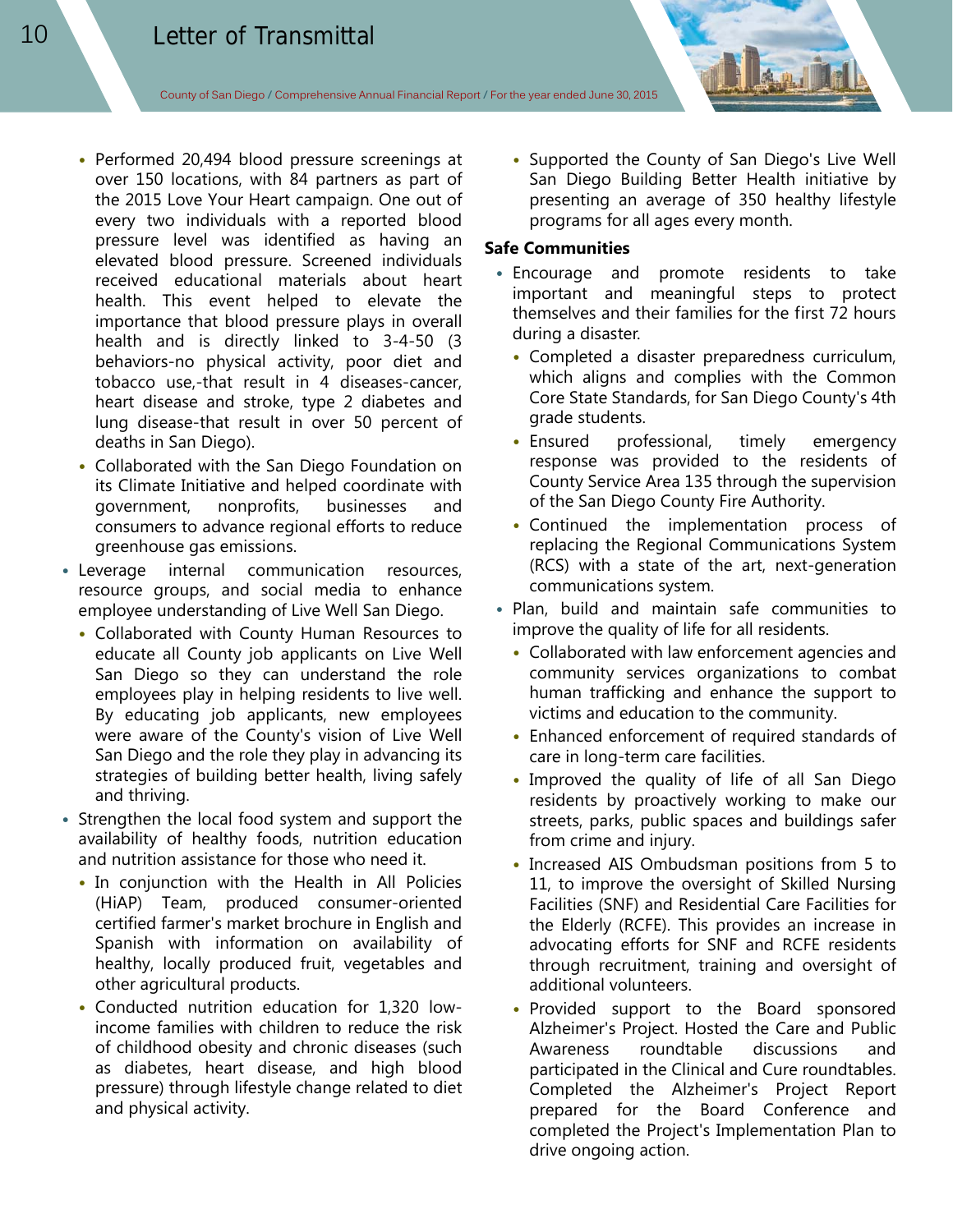- Recruited and trained 414 adults and teens (19 years and over) 4-H volunteers, exceeding the goal of 350, to deliver positive youth development experiences to youth ages 5-19 years in reaching their full potential as competent, confident leaders of character who contribute and are connected to their communities. Four experiential learning activities were held: Large Animal Field Day, Agriculture Judging Day, Bates Nut Farm 2-Day Archery Exhibition and North County Area Beach Clean Up Project, reaching approximately 600 youth and their families.
- Maintained the capability to deploy an emergency network of two fine particulate matter (PM2.5) monitors within 48 hours of any wildfire and link the instruments via satellite for real-time data delivery to the public.
- Repainted and or used thermoplastic to re-mark crosswalks and roadway legends adjacent to 123 public school and 12 private school locations in the unincorporated area of the county. Thermoplastic has been introduced at some school sites to minimize the need for annual repainting.
- Reduced risks to lives by ensuring buildings and improvements were designed and constructed in accordance with building safety codes.
- Facilitated two trainings for federal agency staff and local aviation community members on foreign flight school students vetting and screening requirements.
- Flood Control staff assisted communities in preparing and responding to flood events by inspecting 75% of flood control facilities and maintaining County flood control facilities to their design capacities by removing debris from clogged or blocked facilities.
- Provided safe and accessible parks and preserves, fostered innovative programs and initiatives that promote government agency partnerships and community involvement and enhanced emergency communication and preparedness.
- Created safer parks, preserves and recreation centers by using more than 100,000 hours of volunteer service to assist with park patrols, operations and maintenance.
- Worked collaboratively with the San Diego County Fire Authority, Planning & Development Services, Office of Emergency Services, County Department of Parks and Recreation, regional fire authorities, government agencies, university staff and community groups to enhance wildfire related research. Disseminated information through a minimum of four outreach activities such as distributing Wildfire Zone preparedness and safety tip cards in English and Spanish; participated in six meetings with the Fire Safe Council of San Diego; management of the Wildfire Zone website; established a You Tube channel and curated relevant videos for the Extension Wildfire Information Network (eWIN).
- Provided four workshops for the Local Agency Management Program to educate stakeholders on the new standards and regulations for onsite wastewater treatment systems.
- Protected county residents by conducting 439 safety inspections on structural fumigations in San Diego County, exceeding the goal of 320 safety inspections.
- Funded 30 public community projects for parks, street/sidewalk improvements, Americans with Disabilities Act (ADA) improvements, firefighting equipment, public services, community, youth and family centers, health clinics, and affordable housing activities to promote wellness and enhance the quality of life in San Diego County neighborhoods.
- In support of the County's Live Well San Diego Living Safely initiative, expanded the use of social media to educate the public and increase awareness of various issues such as animal safety, neglect and disaster preparedness by posting quarterly educational bulletins on the Department of Animal Services Facebook page and website.
- Fully implement a balanced-approach model that reduces crime by holding offenders accountable while providing them access to rehabilitation.
	- Continued participation in multi-agency operations and multi-agency task forces.
	- Improved offender reintegration into the community through a continuum of care and case management through reentry that begins at Sheriff facilities and juvenile institutions with an assessment of offender needs, which also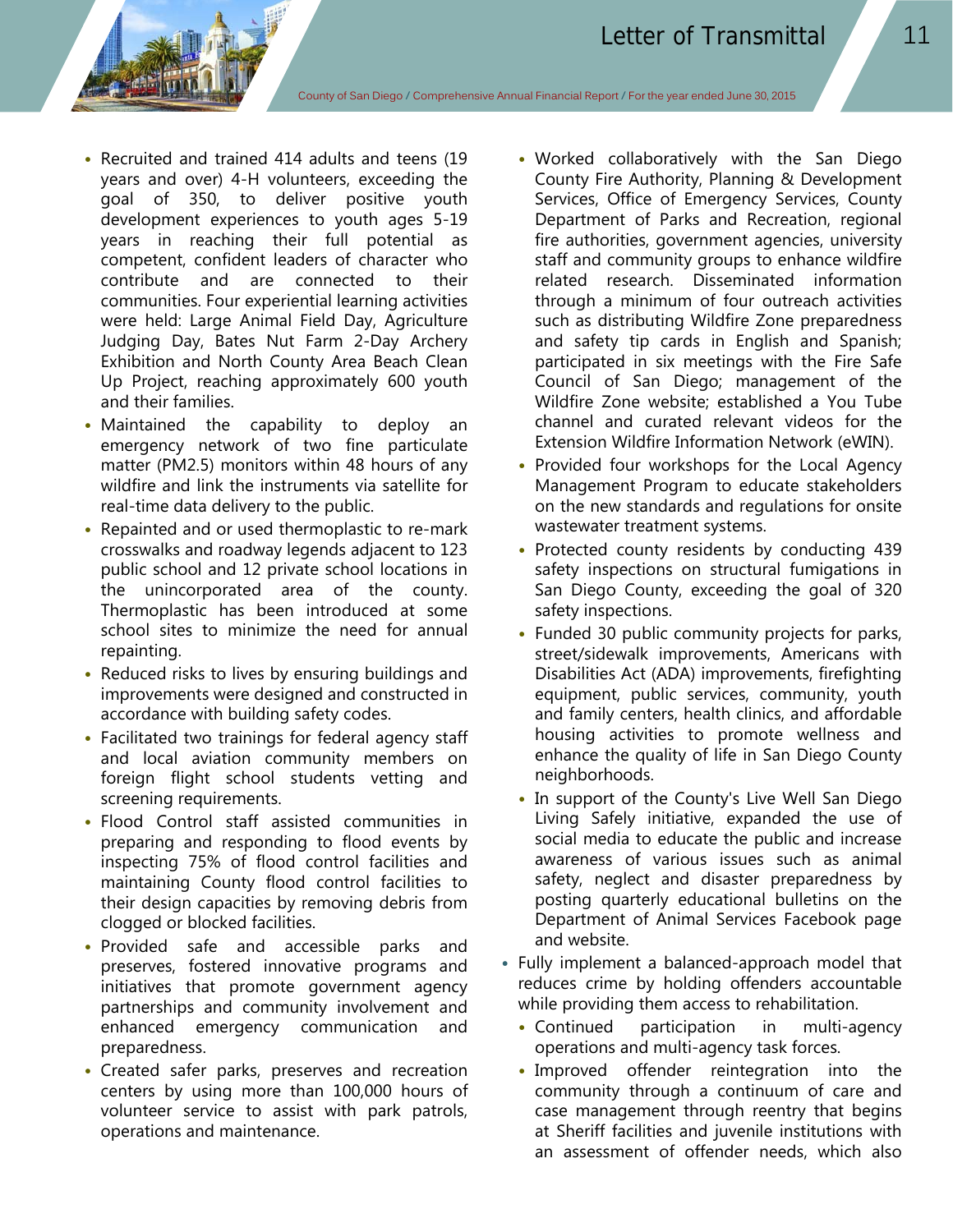occurs at the Community Transition Center for certain offenders. Probation continued to engage with offenders on supervision to provide case management and rehabilitative services.

- Strengthen our prevention and enforcement strategies to protect our youth from crime, neglect and abuse.
	- Exceeded the previous year's levels of services by offering an average of 431 after-school programs each month, and offered students and families a safe place for the pursuit of education and constructive civic engagement in support of the County's Live Well San Diego Living Safely initiative.
	- Funded the continuation of the HOME Tenantbased Rental Assistance programs that served 68 youth aging-out of the foster care system and 58 families with children that were participants of the County's substance abuse recovery and family reunification programs.

#### **Sustainable Environments**

- All residents engage in community life and civic activities.
	- Held a Live Well San Diego Expo featuring 48 partners and 28 County departments to highlight their services and demonstrate collective impact to the community in support of the County vision.
- Foster an environment where residents engage in recreational interests by enjoying parks, open spaces and outdoor experiences
	- Hosted and promoted the 2015 Live Well San Diego 5K Walk/Run and Health Fair to provide a healthy and informative outdoor experience to County residents. The Live Well San Diego 5K event encouraged residents to exercise with family and friends at a local park while supporting thousands of children in foster care and receive health information.
	- Developed and enhanced the experiences of park patrons and promoted healthy lifestyles by increasing recreational opportunities and educational programs.
	- Stopped the spread of Red Imported Fire Ants (RIFA), a devastating pest of agriculture and urban environments (community parks, ball fields, and schools), by planning and conducting a comprehensive survey of high risk habitats

throughout the entire county for RIFA infestations. Conducted three RIFA training sessions with key personnel from the Departments of Parks and Recreation and Public Works.

- Protected the environment and preserved community character through efficient application of planning, engineering, and environmental regulations in the management of land development permit applications for discretionary projects.
- Enhance the quality of the environment by focusing on sustainability, pollution prevention and strategic planning.
	- Provided two stakeholder workshops for the Environmental Corrective Action Program (ECAP) which is a program now delegated to the Department of Environmental Health by the Department of Toxic Substances Control to oversee the clean-up of contaminated sites.
	- Prevented the spread of the insidious pest Glassy-winged Sharpshooter, a serious threat to California's \$4 billion grape industry, by ensuring 100% of more than 2,705 plant shipments arrived at destination with no viable life stages of the pest.
	- Maintained an inspection program to protect the public from the harmful effects of air pollution by conducting more than 7,400 inspections of equipment at regulated facilities for compliance with air pollution laws.
	- Conducted emissions measurement tests on all 41 natural gas fired reciprocating internal combustion engines required to show ongoing compliance with the National Emission Standards for Hazardous Air Pollutants.
	- Identified problems and potential solutions for endemic and invasive pests such as insects, diseases, weeds (Asian Citrus Psyllid, Gold Spotted Oak Borer, Phytophthora, invasive grasses, etc.) impacting San Diego agriculture, nursery, ornamental horticultural and landscapes through workshops for 213 participants at various locations throughout San Diego County, including County libraries; training in eradication techniques for 35 participants from the Department of Agriculture, Weights and Measures; field research project on Pala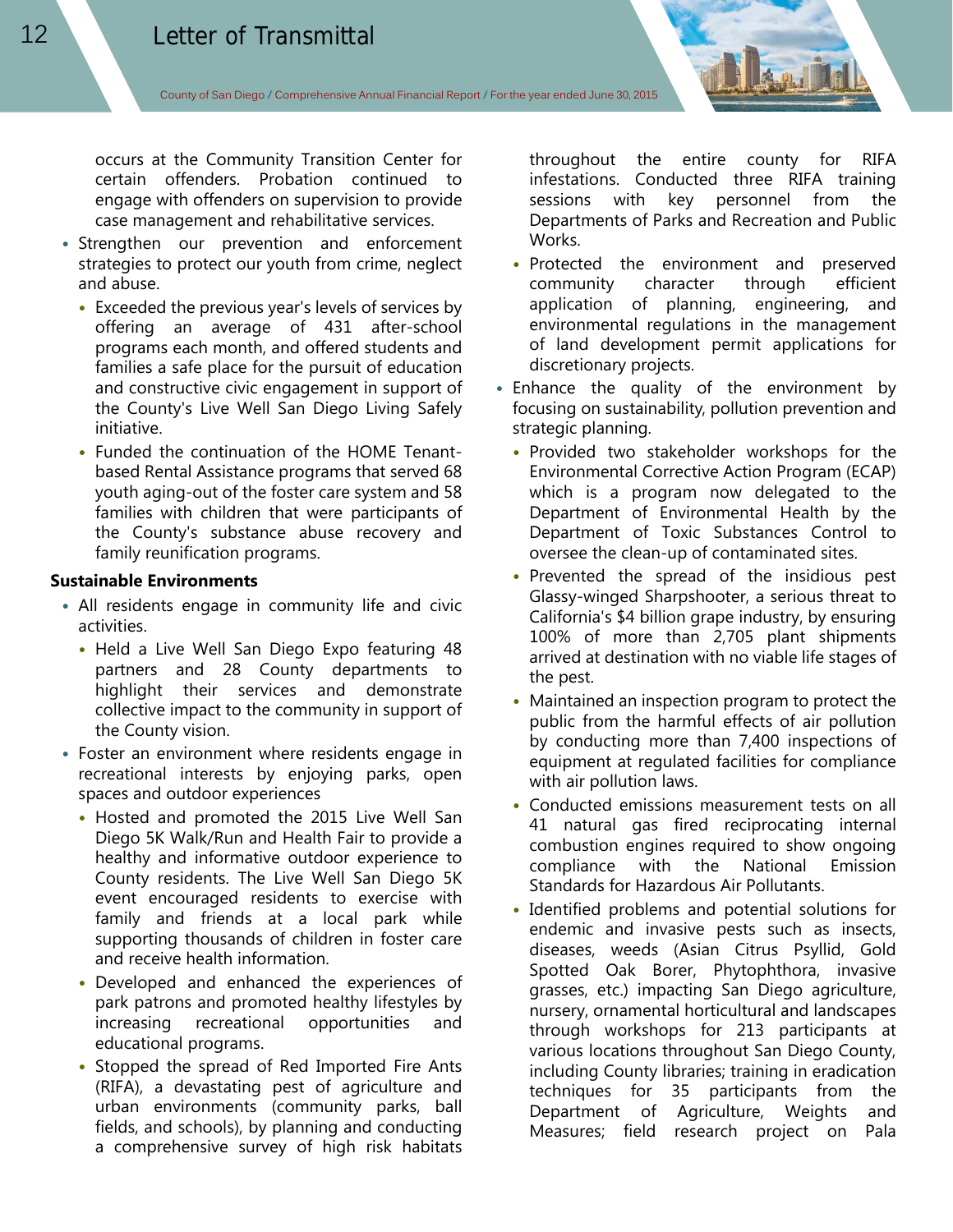Reservation and the establishment of a website (http://ucanr.edu/sites/socaloakpests/ Polyphagous Shot Hole Borer).

- Maintained, supported and managed the volunteer Master Gardener program which provides research-based information in the areas of home gardening, community gardening, landscaping, water conservation and pest management to San Diego County residents and other County departments. The 297 Master Gardeners volunteered 22,579 hours for a savings of over \$499,000.
- Acquired 423 acres within the Multiple Species Conservation Program (MSCP) plan areas that will count toward the County's commitment to the MSCP Implementing Agreement. The goal of 500 acres was not met due to multiple properties still in negotiations.
- Conserved irrigation water by installing smart irrigation controllers at Heritage, Pine Valley and Felicita Parks.
- Worked on Phase One of Comprehensive Renewable Energy Plan (CREP) with stakeholder meetings held in October 2014, January 2015 and April 2015 with the intent to present phase one CREP to the Board of Supervisors in fall 2015.
- Continued to work towards completion of the North County Multiple Species Conservation Program (MSCP) and public review of environmental documentation. A draft plan was sent to the U.S. Fish & Wildlife Service and California Fish & Wildlife Agency in September 2014.
- Conducted outreach to residents with information and resources on stormwater pollution prevention at over 30 community events throughout the unincorporated area of the county.
- Assisted 100 businesses and 65 multifamily complexes in initiating or expanding recycling programs.
- Provided residential composting education at nine workshops, one community event and four schools in the unincorporated area of the county. As part of the awareness campaign, installed a new composting demonstration site at the Ramona High School for composting food scraps and landscape materials.
- Increased awareness of the Mobile Source Incentive Program by participating in 11 community outreach events about the Air Pollution Control District's mobile source emission reduction incentive program and grant funding opportunities, exceeding the goal of eight events.
- Agriculture, Weights and Measures promoted the diversion of recyclable materials from landfills through recycling events in conjunction with the Department of Public Works by implementing two collection events for recycling of used pesticide containers from the agricultural community.
- The Board of Supervisors approved Form-Based Zoning Codes for Ramona Town Center and Alpine Village on July 30, 2014 (2). Received San Diego Gas & Electric partnership funding to work on a Form Based Code for Valley Center South Village.
- The Board of Supervisors approved a Zoning Ordinance update on October 29, 2014 (1), to streamline accessory structure regulations. Refinements to the winery ordinance are undergoing stakeholder review with a goal of bringing an updated ordinance to the Board before the end of 2015.
- Protected a sustainable watershed and enhanced water quality in the region by minimizing downstream pollutants and through robust programs to reduce or eliminate water pollutants.
- Monitored 100% of 173 major stormwater outfalls to assess the health of watersheds.
- Provide and promote services that increase consumer and business confidence.
	- Promptly reviewed all 35 Carl Moyer Program grant applications upon receipt and notified applicants within five business days of any additional information that was required.
	- Completed an internal Business Process Reengineering to streamline the Temporary Event permit process. Improved methods for receiving permit applications and tracking temporary events; improved customer information and updated online resources. Conducted a workshop for annual temporary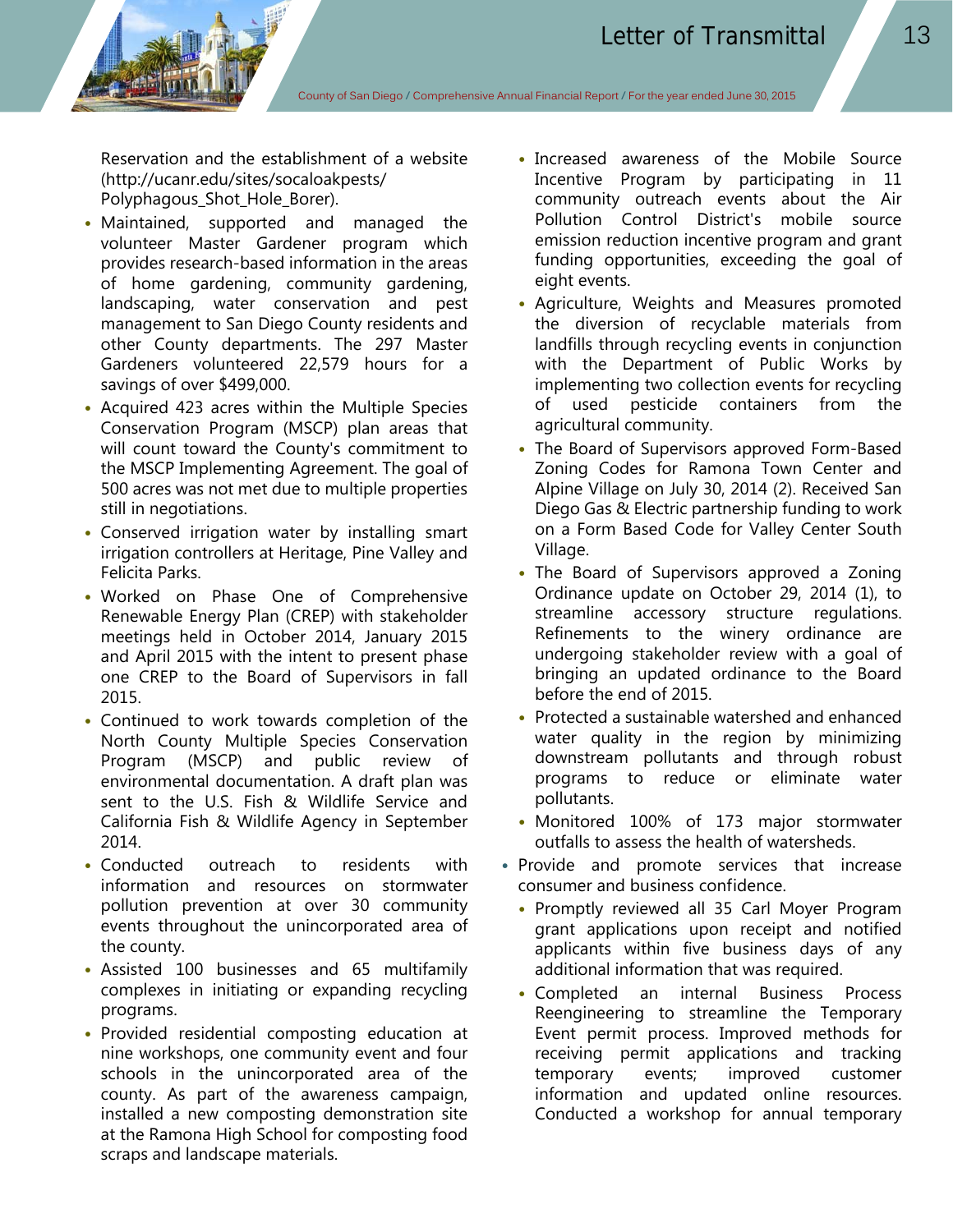event organizers and vendors, who learned about food safety and permitting requirements for temporary food vendors.

- Educated the business community by creating two new compliance assistance videos and posting them on the APCD website.
- Completed a Business Process Reengineering to identify improvements to streamline the plan check process for new retail food and public swimming pool projects to less than 50% of the State law requirement of 20 days. Improvements identified are being implemented to help make the plan check process more efficient and reduce review time.
- Met the informational, recreational and cultural needs of the community and actively promoted reading and lifelong learning by ensuring the public had access to library resources and services and that the San Diego County Library had the capacity to meet these goals.
- Create and promote diverse opportunities for residents to exercise their right to be civically engaged and finding solutions to current and future challenges
	- The Community Services Group worked with the Land Use and Environment Group to develop the third component of Live Well San Diego, the Thriving initiative, which was approved by the Board of Supervisors in October 2014.
	- Convened the Live Well San Diego Thriving Volunteer Action Team to begin strengthening the quality, functionality and impact of the region's volunteer system.
	- Convened the Live Well San Diego Thriving Housing Action Team to support the availability and affordability of housing for all community members.
	- Distributed information in support of the County's Live Well San Diego strategies using "filler" pages printed in the Sample Ballot and Voter Information Pamphlets provided to all registered voters for the November 4, 2014 Gubernatorial General Election.
	- Increased the number of permanent vote-bymail voters.
	- Recruited and replaced non-accessible poll sites to comply with federal and State accessibility requirements.

#### **Operational Excellence**

- Provide modern infrastructure, innovative technology and appropriate resources to ensure superior service delivery to our customers
	- Improved communications with volunteer firefighters through the continued implementation of the Advanced Situational Awareness for Public Safety Network.
	- Continued projects to improve data sharing and operations while achieving optimal results for County residents.
	- Managed the execution of parks-related capital projects identified in the Capital Improvement Needs Assessment as approved by the Board of Supervisors, in a timely and cost effective manner. For more information see the Capital Program section.
	- The Department of Environmental Health provided four California Electronic Reporting System (CERS) kiosks for facility owners and operators throughout the county that need CERS assistance or may not have access to a computer.
	- Increased efficiency, consistency and accuracy by implementing auto-generated Notices of Proposed Action (NOPA) for Agriculture, Weights and Measures' retail fuel meters and water dispensers, developed associated business practices and conducted staff training.
	- Conducted an analysis of the building permit pre-review process to identify and implement improvements to reduce customer wait and transaction times, while ensuring continued quality review. Phase One deployed in July 2014 and included expanded appointments and revisions to the pre-review process. Phase Two deployed in November 2014 and included the Initial Study Research Report and the Property Summary Report; both automate portions of work previously done by Planning and Development staff.
	- Implemented a new Airport Lease Management System (ALMS), using LUEG's enterprise-wide Business Case Management System as the platform, to track County airport leases and other contracts.
	- Ensured responsible stewardship of resources expended to fulfill Public Records Act requests by identifying the top three requested public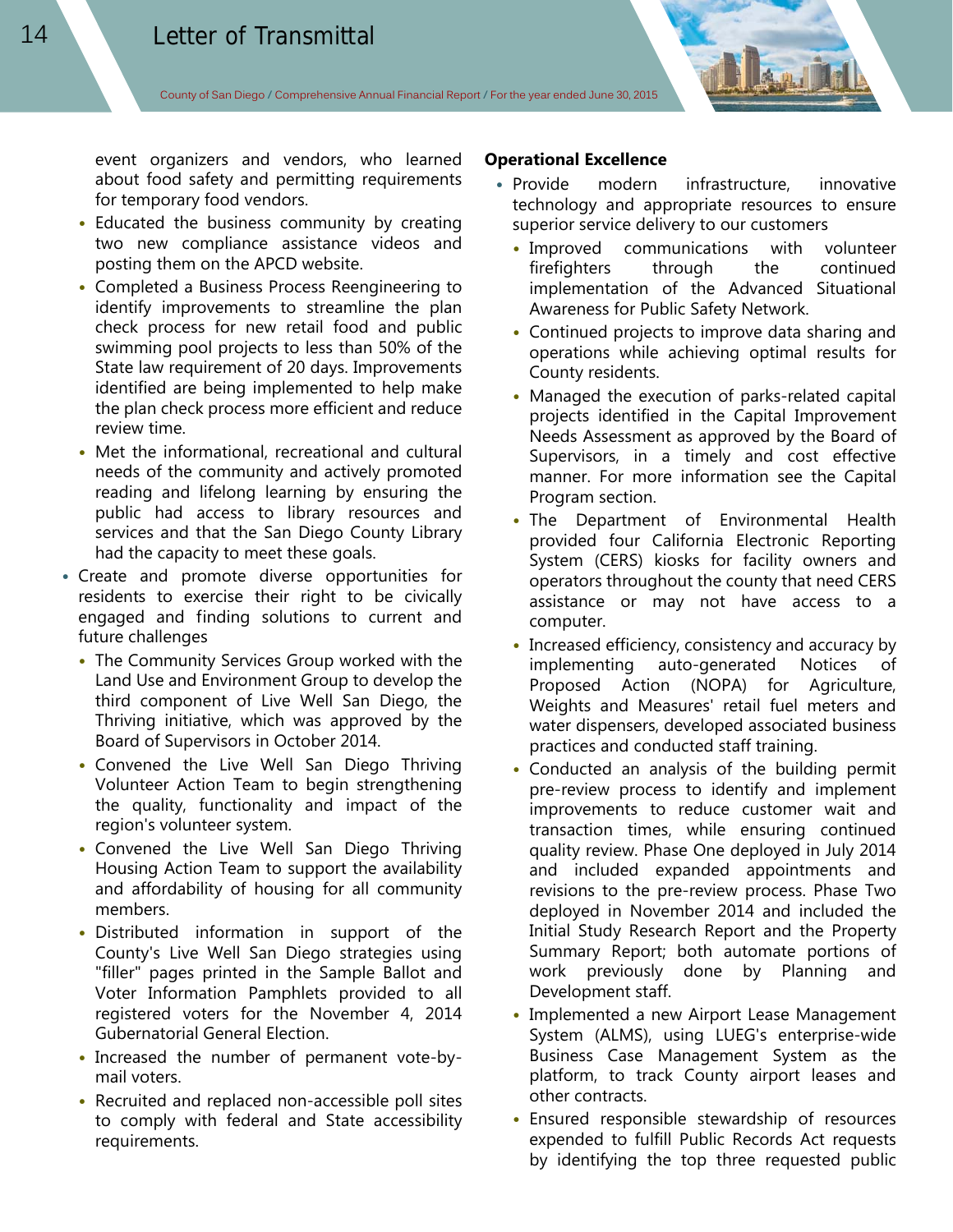records and making them available on Agriculture, Weights and Measures' webpage for 24/7 customer access.

- Reengineered and streamlined the incentive grant application process, moving from a largely paper-based system to an online application process using Accela Citizen Access in the Air Pollution Control District.
- Expanded online services to reduce transaction times and the need for customers to visit a County office in the Department of Planning and Development Services by deploying Instant Permits to seven of the online available permit types and deployed a Property Summary Report used for the pre-review process and the public as a research tool.
- Funded the completion of various accessibility improvements in County facilities and pilots for innovative technology programs.
- Examined the viability and feasibility of installing a 24/7 Library-To-Go kiosk at another County location to provide library services; selected site in Encinitas for installation in Fiscal Year 2015- 16.
- Updated the Library's website to maximize customer usability and access to self-published e-materials and publishers' e-book catalogs.
- Began design-build construction of the new libraries in Alpine and Imperial Beach.
- Continued due diligence for donated property, planning and design for a new Borrego Springs Library.
- Continued construction of the Cedar and Kettner Development Parking Structure for completion and occupancy in October 2015.
- Initiated replacement/renewal projects with the Health and Human Services Agency for key Family Resource Centers and Levant Adoptions Center.
- Completed the master plan for capital improvements to the animal shelter in Bonita.
- Made contracts available to the public through the internet by posting at least 50% of new and amended contracts within five business days of award.
- Provided enhanced customer service by sharing/ disseminating information on the Housing Choice Voucher (HCV) program information via the HCD website, emails, videos, and social media.
- Modernized and rebuilt the County's Active Directory domain (a repository of County users or accounts that have access to the network) by updating architecture, migrating accounts, integrating existing services (e.g., SharePoint and Virtual Private Network), and converting accounts to agreed identification naming standards. Anticipated completion date for initial phase of this project is the end of October 2015 with subsequent phases to be implemented in Fiscal Year 2015-2016.
- Upgraded the County's Kronos employee timekeeping application. The Kronos 7.0 upgrade initiative has provided County users with a more supportable timekeeping platform and enhanced functional capabilities.
- The County Technology Office, Assessor/ Recorder/County Clerk, Auditor & Controller and the Treasurer-Tax Collector continued the design and development of the Integrated Property Tax System (IPTS), which will significantly improve property assessment, tax collection and apportionment activities in the County.
- Provided open access to County business by making 56 audio recordings of Board of Supervisors meetings available on the Internet within three days of the related meeting.
- Strengthen our customer service culture to ensure a positive customer experience.
	- Launched an updated Live Well San Diego website (LiveWellSD.org) to provide access to timely, relevant news and material. The Live Well San Diego website was developed using feedback from focus groups, one-on-one interviews with subject matter experts and survey of 194 community partners. The number of unique visitors to Live Well San Diego website was increased 83% (from 8,838 to 16,144).
	- Completed soft launch of the Live Well San Diego Top 10 Indicators dashboard beta site, an interactive and dynamic tool to encourage positive change toward the vision of a healthy, safe and thriving San Diego County. It communicates progress, provides access to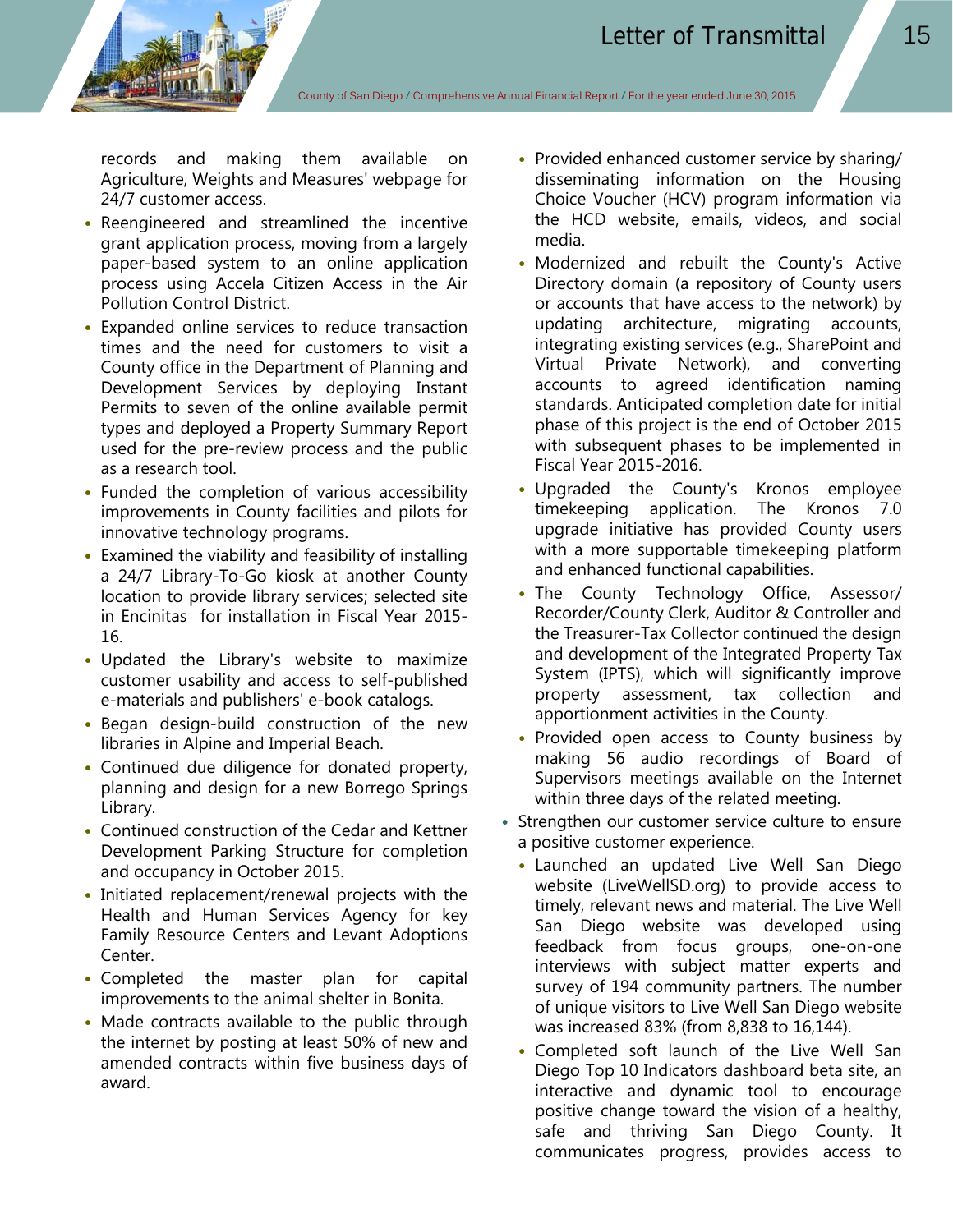community-level health/well-being data, research, best practices and helps to drive public engagement.

- "Team LUEG" was created to leverage interdepartmental efforts in the following areas: Workforce Development, Communication and Outreach and Customer and Stakeholder Focus. Comprised of all LUEG departments, "Team LUEG" is about striving to be a "service before self" organization by working together and meeting the varying needs of customers.
- Ensured effective and efficient management of discretionary permit applications from submittal to final decision through the application of case and project management knowledge, skills and techniques.
- Planning & Development Services continued to proactively engage our customers and sought feedback to ensure customer needs were met through bimonthly meetings with three user groups and with 31 additional stakeholder groups.
- Reviewed and updated 219 classification specifications as part of Phase I of the Classification Modernization Project as of June 30, 2015. The goal of reviewing and updating the specifications for Phase II will be completed by June 30, 2016.
- Align services to available resources to maintain fiscal stability
	- Completed Business Process Reengineering (BPR) and identified process changes to realize a 25% cost reduction in delivery costs for street repavement projects. DPW can only control the costs of delivery; not the cost of materials. Revised processes have been implemented and actual savings will be reported next year, the second year for this two year goal.
	- Achieved a collection rate of 99.1% for secured taxes and 98% for unsecured taxes by preparing and mailing property tax bills/notices, and processing tax payments in a timely manner to ensure timely revenue collection on behalf of San Diego County's taxpayers.
	- Resolved 64% (51 of 80) of all lawsuits against the County by a court decision/dismissal, and resolved 36% (29 of 80) by settlement.
- Negotiated fiscally prudent successor agreements with 11 of 25 bargaining units and 6 of 9 existing employee organizations by June 30, 2015.
- Develop, maintain and attract a skilled, adaptable and diverse workforce by providing opportunities for our employees to feel valued, engaged and trusted
	- Fostered an environment of excellence, innovation and exceptional customer service among County employees who serve the public through the County's intranet site, posting 269 content items (article or video) in support of the County's Strategic Plan during Fiscal Year 2014- 15.

## **Certificate of Achievement**

The Government Finance Officers Association of the United States and Canada (GFOA) awarded a Certificate of Achievement for Excellence in Financial Reporting to the County for its comprehensive annual financial report (CAFR) for the fiscal year ended June 30, 2014. In order to be awarded a Certificate of Achievement, a government must publish an easily readable and efficiently organized CAFR. This report must satisfy both generally accepted accounting principles and applicable legal requirements.

A Certificate of Achievement is valid for a period of one year only. We believe that our current comprehensive annual financial report continues to meet the Certificate of Achievement Program's requirements and we are submitting it to the GFOA to determine its eligibility for another certificate.

## **Other Awards and Recognitions**

The County of San Diego workforce continually plans to cut costs, streamline processes, incorporate the newest technology and expand services to improve the lives of residents and save taxpayer dollars. While our goal is to improve communities, it is gratifying to be recognized for those efforts.

Here's a look at the recognition the County received during the past fiscal year for its leadership and excellence in operations.

#### **San Diego County Taxpayers Association**

The San Diego County Taxpayers Association recognizes organizations that employ cost-efficient,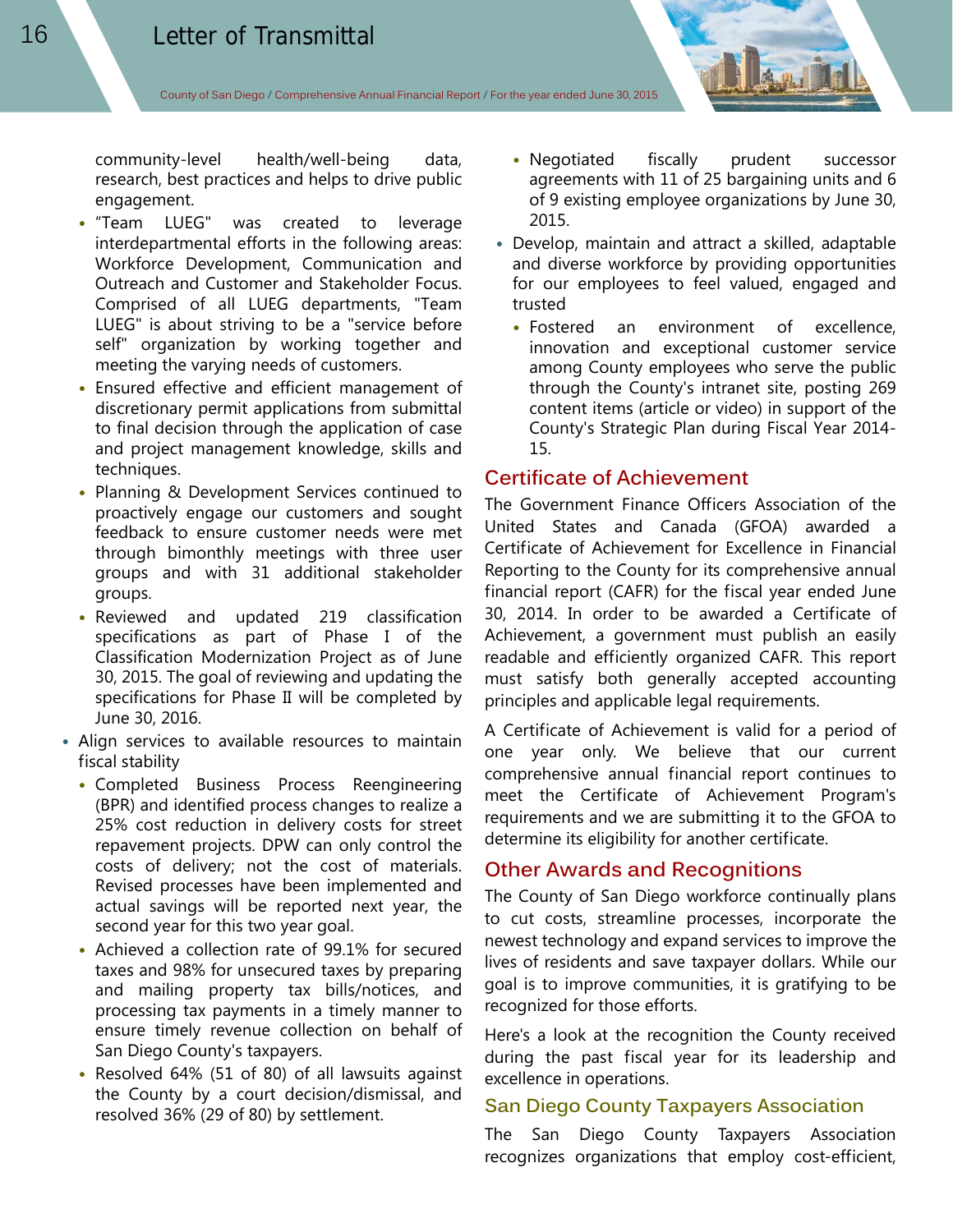smart governing decisions and innovative initiatives with its Watchdog Awards. One of those winners is selected to receive the Grand Golden Watchdog Award. That honor has gone to San Diego County four years in a row. In 2015, the San Diego County Sheriff Department's program for incarcerated veterans which offers tailored in-custody rehabilitative and treatment services was selected. The Veteran's Forward program keeps veterans from reoffending and saves taxpayers at least \$550,000 in incarceration costs per year.

This year, the County was also the recipient of two additional awards.

- The County Department of Planning & Development Services received a Golden Watchdog Award for overhauling its building permit process to make it faster, easier and less expensive for applicants.
- The Taxpayers Association presented the County with a Visionary Leadership Award for transforming two parking lots into the Waterfront Park around the County Administration Center. The 12-acre park along the Bayfront downtown uses recirculated water for the fountains, drought resistant native plants and solar lighting.

# **National Association of Counties (NACo)**

The National Association of Counties recognizes innovative county government programs from across the nation each year. This year, the County of San Diego received 43 NACo awards - the third most awards in the nation. One of those awards won "Best of Category" for the County Department of Planning & Development Services' business model improvement program. Learn more about the awards on County News Center athttp://www.countynewscenter.com/ news/county-programs-earn-43-nationalachievement-awards-0.

• DA's Youth Advisory Board Campaigns: "Respect: Give it, Get it," "The Fight" & "Redefine Success" (District Attorney): The San Diego County District Attorney's Youth Advisory Board created three public service campaigns for their peers and community members to address pressing issues affecting young people in San Diego County and work toward a positive change, through adult mentorship. Lincoln High students' campaign uses kinetic typography to illustrate the importance of respect for self, others, community and the world

at large. Mira Mesa High students created a mobile webpage to address anxiety, bullying, and dealing with peer pressure. Scripps Ranch High produced a campaign which encourages students to redefine success, to pursue what they value most and to recognize happiness with oneself.

- First 5 San Diego First 5 Steps (Health & Human Services Agency): The County provides countywide home visitation services using a trauma-informed, evidence-based model for specific, high-risk expectant families that are teens, military, refugees, immigrants, or low-income.
- Growing Opportunities Garden (Probation): Girls in custody learn about healthy foods and gardening in this joint effort between Farm Home Advisor and Probation staff.
- Professional Group Study (Library): The Professional Group Study was established at the County Library El Cajon Branch in 2010 through a partnership with San Diego County Health and Human Services Agency and its Welfare-to-Work contractor, Professional Consulting Group. This program allows refugees to receive their Welfareto-Work benefits by getting credit for the number of hours they study to recertify in their chosen profession. SDCL recently expanded this program to include an additional branch in Rancho San Diego, broadening the reach for the program and making space at the table for people in need.
- Integrity in Action Program (Chief Administrative Office): The County of San Diego's Office of Ethics and Compliance created the Integrity in Action Program as part of its comprehensive enterprisewide ethics and compliance function. The program includes several components including an active and responsive Ethics Hotline and several outreach programs and resources.
- Lean Six Sigma Phase 1 Building Capacity (Health & Human Services Agency): The County's Health & Human Services Agency staff were trained in Lean Six Sigma methodology to streamline processes, eliminate waste, reduce cost, and continually improve products, services and processes to meet customer needs.
- Office of Business Intelligence (Health & Human Services Agency): The County's Office of Business Intelligence uses business intelligence tools to analyze data, create reports, develop dashboards, and provide data visualization tools. The data-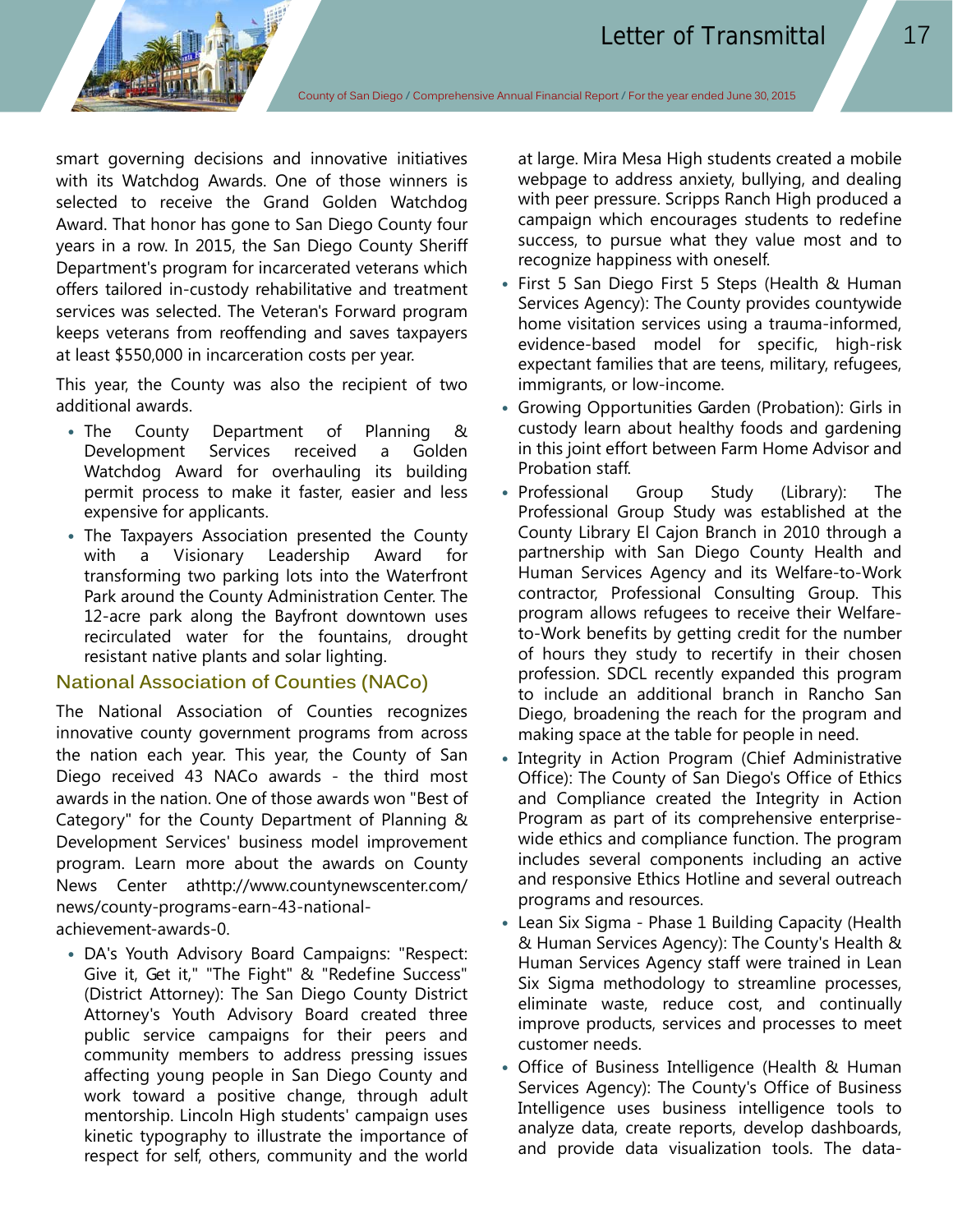driven methods are aimed at boosting agencywide performance by transforming data into actionable information to help Health & Human Services Agency make informed business decisions.

- Replacement of Airport Lease Management System (Public Works): The County implemented a new fully-customized Airport Lease Management System to allow for enhancements that will improve administration of the County Airport property contracts. The Accela-based program helps staff and customers with property contracts.
- SMART Building Automation System Project Saves Energy, Lowers Utility Costs (General Services): The program is a real-time automatic sensing and reporting building support system that allows County staff to control irregularities at government facilities remotely to reduce and eliminate high utility costs.
- Veterans Moving Forward (Sheriff): The Sheriffs Department implemented the Veterans Moving Forward Program at the Vista Detention Facility in partnership with the San Diego Veterans Administration to assist incarcerated veterans by providing tailored in-custody treatment and services, links to community programs and reentry assistance. The program is helping turn around the lives of veterans, many who have posttraumatic stress, traumatic brain injury, and other service-related issues underlying their crimes.
- Regional Realignment Response Group (Probation): The interagency Regional Realignment Response Group partners with Sheriff's crime analysts to keep the whole County safe by conducting joint operations targeting realigned offenders and their associates.
- Mandatory Supervision Court (Probation): The County established a Mandatory Supervision Court as a collaborative process in which the Probation Department, Court, District Attorney, Public Defender, and Sheriff's Department work together with an offender to design and implement a case plan for success and to hold the offender accountable to it. Prior to release and after release from jail, offenders attend hearings to review their plans and discuss progress. The tailored case management and close monitoring of offenders has helped participants break the cycle of crime.
- Mobile Devices Inspire Effective and Efficient Law Enforcement (Sheriff): The San Diego County Sheriff's Department issued iPads to every field deputy which has enabled them to use important tools including facial recognition software to help identify arrestees who will not give the deputy their correct name.
- Cyber Disruption Response Planning Annex (Office of Emergency Services): The County Office of Emergency Services developed the Cyber Disruption Recovery Plan which provides a framework for a County-level team to provide cyber-related expertise and management to affected cyber assets in an effort to lessen the impact of a disruption event.
- AFN Shelter Worker Training Video Project (Office of Emergency Services): The County Office of Emergency Services produced shelter manager and shelter worker training videos which focus on working with people with physical, emotional and cognitive disabilities.
- Risk Communication Plan: Targeted Outreach to Form a Partner-relay System (Office of Emergency Services): The County program engages in targeted outreach to diverse language communities to form a partner-relay communication system for disasters and public health emergencies.
- Food Handler Program Enhancements (Environmental Health): The County Department of Environmental Health worked with stakeholders to identify upgrades to the Food Handler Program. The upgrades included enhancing food safety by requiring food-handler training every three years, reducing the cost of the food handler certificate and offering online food handler training and testing opportunities.
- Classification Modernization Project (Human Resources): The County initiated a six year project plan to modernize the job classification structure to be more progressive, flexible and consistent and better meet workforce needs.
- Veteran Outreach Program (Human Resources): The program, started in 2014, establishes hiring initiatives for the veteran community and transitioning servicemen and women from the local military bases in San Diego County. The County also launched the Veteran Resource webpage on the Department of Human Resources website.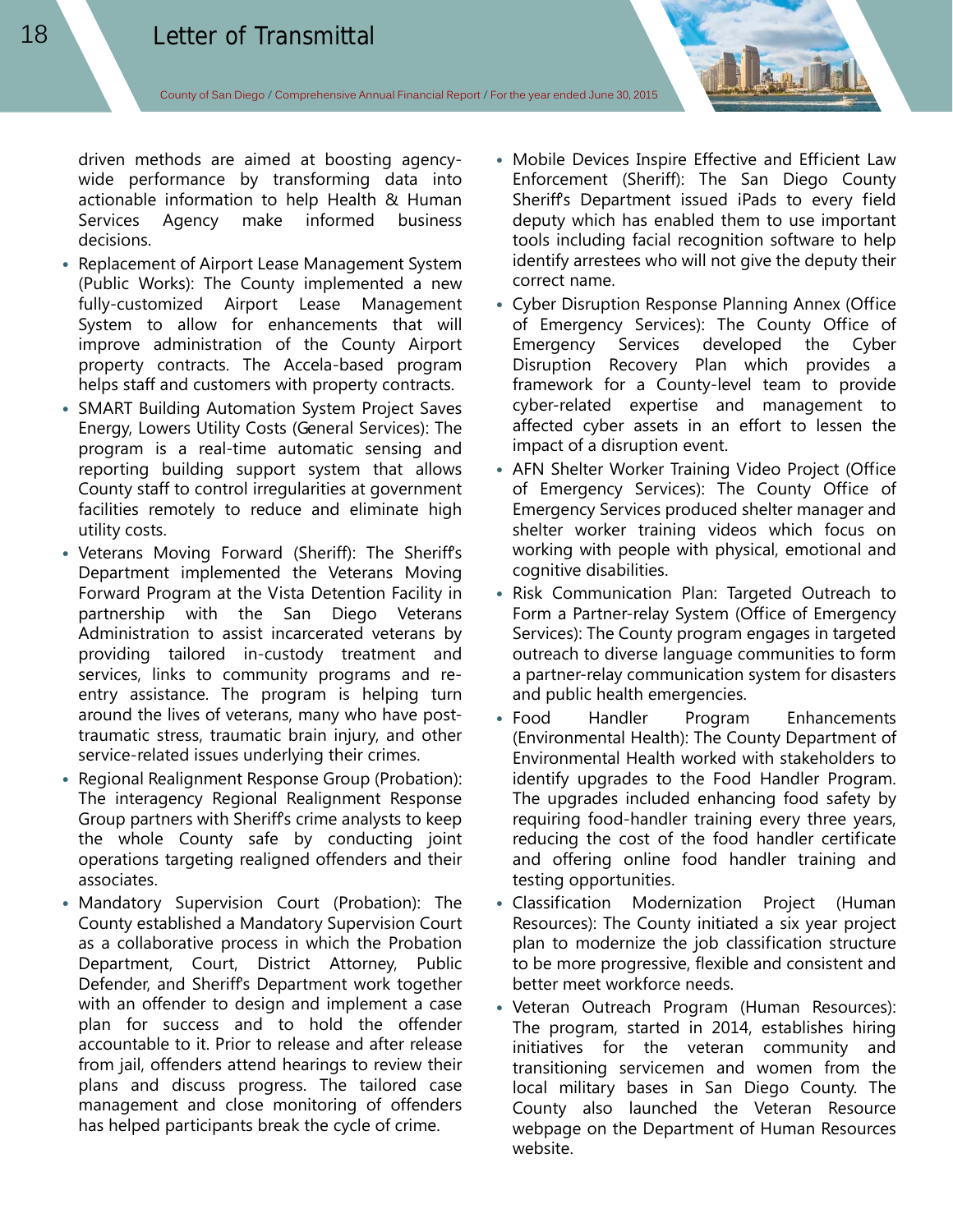- Fraud and Risk Management Compliance Program (Treasurer-Tax Collector): The County developed a comprehensive Fraud and Risk Compliance Program to improve controls, processes and procedures to mitigate the risk of fraud within the Treasury department in two phases.
- Standardized Bond Documents Saves Thousands in Taxpayer Dollars (Treasurer-Tax Collector): The County streamlined and standardized the school and community college bond documentation process by developing a standardized paying agent and investment management agreement for all school districts. The new process improved the overall efficiency of the process and saved the school districts tax dollars to hire a bond counsel to draft the document.
- Standardized Countywide Escheatment Process (Treasurer-Tax Collector): The County improved its annual Countywide Escheatment Process, which returns unclaimed property held by county departments to rightful owners and transfers any remaining unclaimed property to the County General Fund, by creating standardized documents and training for participants that include a timeline and checklist as well as email updates and reminders about developments and deadlines.
- A Guide to Using Facebook to Prevent Suicide and Reduce Stigma (Health & Human Services Agency): The County developed a comprehensive guide to assess, establish and maintain a Facebook page for suicide prevention and stigma reduction. The guidebook is also listed on the Suicide Prevention Resource Center's Best Practices Registry.
- Using the Affordable Care Act to Increase Healthcare Access for Inmates and Probationers (HHSA, Sheriff, Probation): A program which embeds County Eligibility Workers at Sheriff Detention sites to form an Eligibility Unit for prerelease inmates and those on probation to expedite enrollment into the Medi-Cal Program. This allows for greater access to healthcare benefits and reduced local costs. The program has saved the County more than \$4 million of local funds.
- Legacy Corps Support for Veterans and Military Families (Health & Human Services Agency): The County program matches a volunteer member of AmeriCorps with a veteran or military family to provide respite and support for caregivers. The

people who benefit include families with an older veteran dealing with dementia to active duty families needing child care.

- Adult Protective Services Acutely Vulnerable Adult Protocol (Health & Human Services Agency): The County developed the protocol that includes interventions to mitigate the risk and to protect individuals with severe cognitive or communication deficits that prevent them from protecting themselves from maltreatment and are highly dependent on someone who is assessed as being high risk for perpetrating abuse.
- The Alzheimer's Project (Health & Human Services Agency): The County launched the project to develop a regional roadmap to address this crippling disease. The project seeks to search for a cure and improve care for those suffering from the disease and their caregivers.
- The San Diego Care Transitions Partnership (Health & Human Services Agency): The County partnered with more than a dozen local hospitals to form the San Diego Care Transitions Partnership to help provide comprehensive, patient-centered, hospital and community-based care transition services to high risk fee-for-service Medicare patients as they transition across care settings.
- The Amazing Race (Human Resources): Part of the County's comprehensive Employee Wellness Program, the race is an event that is modeled after the television show and sends employees on a physically challenging competition of strength and wit.
- Implementation of Permanency Roundtables (Health & Human Services Agency): The County adopted a process to improve the outcomes for youth and families served by Child Welfare Services. A permanency roundtable is a professional case consultation that is structured, in-depth, non-blaming, and creates a sense of urgency around permanency in the form of adoption or legal guardianship for a child.
- Young Master Chef (Health & Human Services Agency): The County held a Young Master Chef competition in 2014 that supported the Live Well San Diego initiative. Youth from the County's 17 contracted group homes were challenged to create a kid-friendly healthy entree that was low in sodium, fat, and calorie levels, or a dessert with less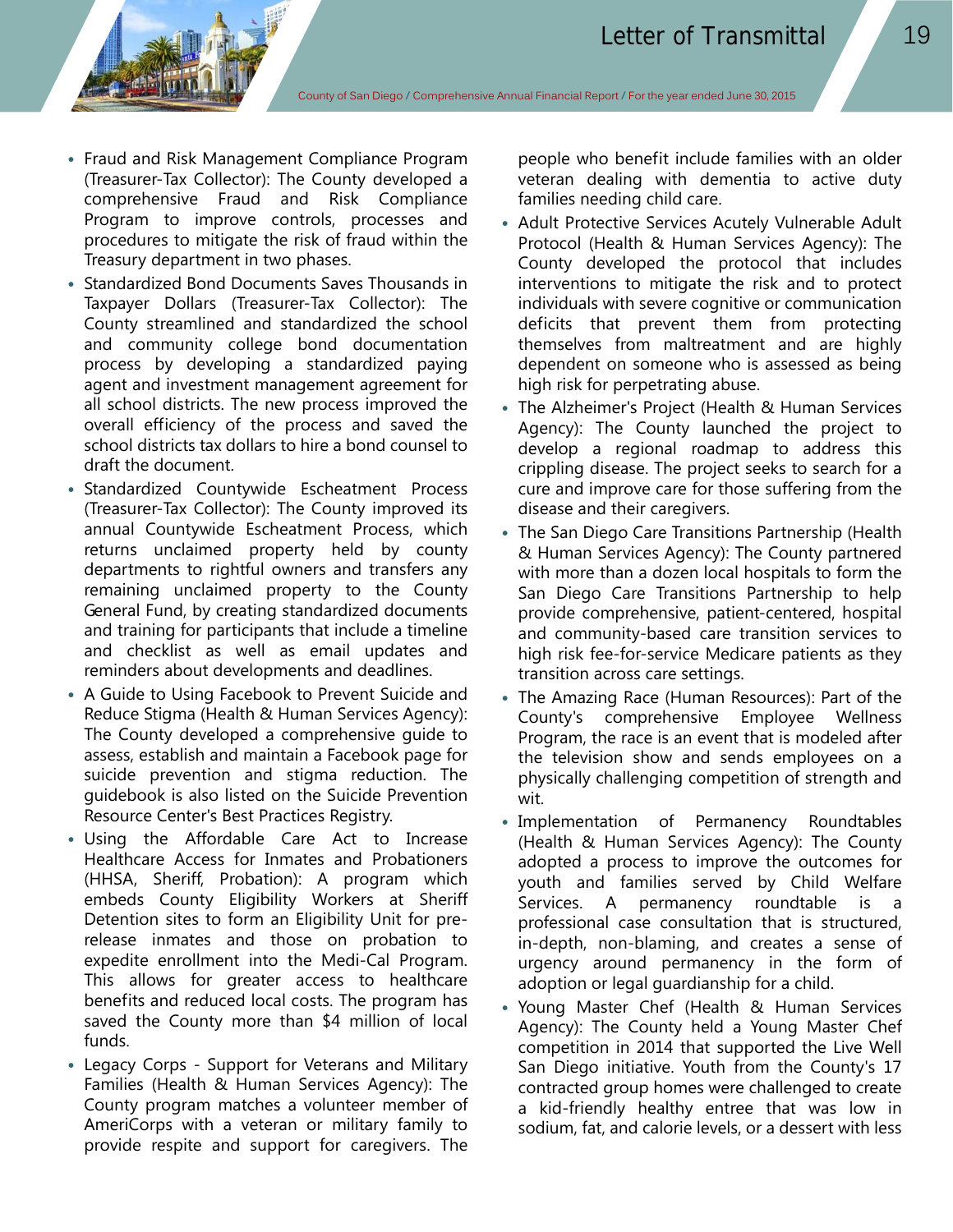sugar and reduced calories per serving. All participants received a gift basket and four were the grand prize winners.

- Embedding Eligibility Workers in Food Banks (Health & Human Services Agency): The County embedded eligibility staff at California Association of Food Banks to assist people through the Medi-Cal application process. This practice helps to ensure timely and accurate issuance of benefits.
- Parenting Time Opportunities for Children (Child Support Services): The Department of Child Support Services recognized the need to provide parents with assistance in obtaining custody and visitation orders as part of the child support process. This process engages parents at the earliest opportunity to encourage them in a positive direction toward meeting the emotional and financial needs of their children.
- A Regional Approach to Administration of First-Time Home Buyer Programs (Housing and Community Development): The County of San Diego Department of Housing and Community Development implemented a new regional model that provides a one-stop-shop for homebuyers, expands eligible jurisdictions to 12 cities, and reduces program delivery costs by 45 percent. In the three months alone, this new regional collaboration provided 23 percent more loans than in any of the previous four fiscal years.
- Taking Program Integrity to the Next Level (Housing and Community Development): The County held a regional collaboration event about fraud investigation best practices as it pertains to housing assistance and federal funding for the Housing Choice Voucher program. Additionally, HCD tries to ensure compliance by methods which include unannounced visits and working with law enforcement.
- Land Use & Environment Group Business Case Management Program (Land Use & Environment Group): The County's Land Use & Environment Group started the Business Case Management Program to reengineer all its permitting IT systems and operations to provide better customer service and create a collaborative working environment. The project has greatly improved the permitting process. Customers can now access up-to-theminute permit information online.
- Electronic Master File Request (Human Resources): The County has created an electronic employee master file checkout system that allows hiring managers to request the file and review the documents more conveniently.
- Performance Improvement Team (Planning and Development Services): Planning and Development Services developed a team to focus on innovation, continuous improvement, and information technology. The team leverages technology and reengineering to improve business operations. This program won a NACo Best in Category honor.
- County of San Diego Waterfront Park: Parking Lots to Scenic Showpiece (General Services): The County transformed a 12-acre parking lot to the most significant waterfront open space park downtown. The park features two large interactive water fountains, sprawling lawns, and dynamic children's playground equipment.
- Deferred Compensation Retention Campaign (Treasurer-Tax Collector): The County developed a creative outreach campaign to retain County retirees in its Deferred Compensation Program, which provides the administration of tax-deferred supplemental retirement plans. The campaign is trying to keep retirees from switching to private sector compensation plan management companies. The County program has helped more than 15,000 participants save over \$1 billion.
- Electronic Training Evaluations (Human Resources): The County Employee Development staff revamped the training evaluation process to incorporate data points that support the County strategic plan in order to provide meaningful data on participant feedback and knowledge gained from the training.
- Learning Management System Upgrade (Human Resources): The County upgraded its online employee training system to deliver required training to employees and to be more learnercentered with on-demand training opportunities.
- Purchase of Agricultural Conservation Easements (PACE) Program (Planning and Development Services): The County established a pilot PACE Program to promote the long term preservation of agricultural land in the County. Under the program, willing agricultural property owners are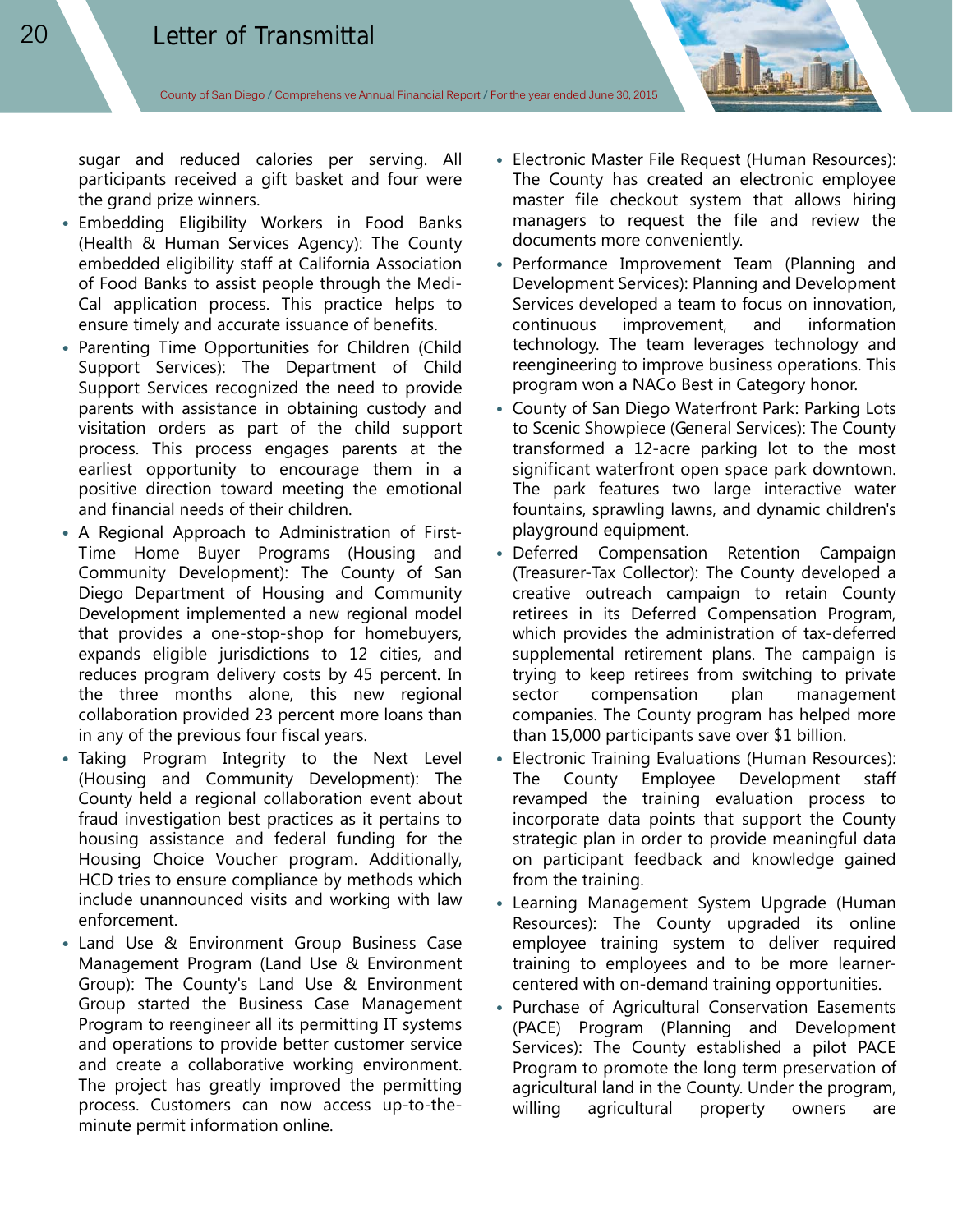compensated for placing a perpetual easement on their agricultural property that limits future uses and extinguishes future development potential.

# **California State Association of Counties (CSAC)**

The CSAC annual awards program honor the most innovative programs developed and implemented by California counties each year. This year the County of San Diego led all other counties receiving seven awards in all including its California Counties Innovation Award, the highest honor given as well as two Challenge Awards and four Merit Awards.

For the Innovation Award, the County Health and Human Services Agency developed and managed protocols for protecting acutely vulnerable adults. These adults typically have severe cognitive or communication deficits that can prevent them from protecting themselves from maltreatment and are highly dependent upon someone, often a family member, who has been assessed as being high risk for perpetrating abuse. As a result, the County does more frequent monitoring and is more involved in these cases. Since being implemented in October 2014, the safety statuses of clients have largely been stable or better.

The two San Diego County Challenge Award winners were:

- The Sheriff's Veterans Moving Forward program is a tailored rehabilitation and treatment program for incarcerated veterans that has reduced recidivism by linking participants with community programs and re-entry assistance programs upon their release. In the first year of the program, 77 inmates were successfully returned to the community from the program, and not one returned to custody on a new charge. That's compared to an expected return-to-jail rate of about 20-45 percent, according to local and state averages one year after release from jail or prison.
- The Utilizing Medi-Cal Expansion to Increase Healthcare Access program was spearheaded by Health and Human Services Agency and Public Safety departments to embed Medi-Cal eligibility workers in jails and probation re-entry facilities to process inmates' applications so that they could receive medical and mental health services upon

their release. Over 1,800 individuals are currently active in Medi-Cal through this effort and the County has estimated significant savings.

The other four San Diego County programs to receive Merit Awards include:

- The Online Appointment System for Immunizations is a Health and Human Services Agency program that established an innovative, online and bilingual appointment system for one of its public health centers in 2013. The new system is easy to use and has increased access to vaccinations. In 2014, the County expanded it to two more public health centers. The system showed a significant reduction in wait time for customers. During periods of high demand where the walk-in customer wait time could be over an hour, the online appointment customers received their vaccinations in less than six minutes.
- The Planning and Development Services Template Permits program streamlined the process for minor permits and eliminated repetitive data entry by developing template records for the most common permit types. These templates pre-fill much of the permit data, which has resulted in substantial savings in transaction times during the processing of permits.
- The Protecting Public Health by Getting the Word Out involved the Department of Environmental Health's launch of a mobile web application for sdbeachinfo.com, where anyone can get the most recent water quality information for San Diego County beaches and bays at any time, on their smartphones, tablets or computers. The app was created specifically to allow people to get information on-the-go, even when they're at beaches or away from home. The app's at-a-glance information is available in different formats, including lists and an interactive mapping feature, that identify potentially unhealthy water quality and areas that are more susceptible to poor water quality because of nearby surface water runoff sources.
- Real-Time Invasive Pest Mapping is an Agriculture Weights and Measures program that implements real-time pest mapping using a mobile app for County pest collectors. The increased efficiency in map development allows the County to track invasive pests more accurately and quickly disseminate information about the infestation. It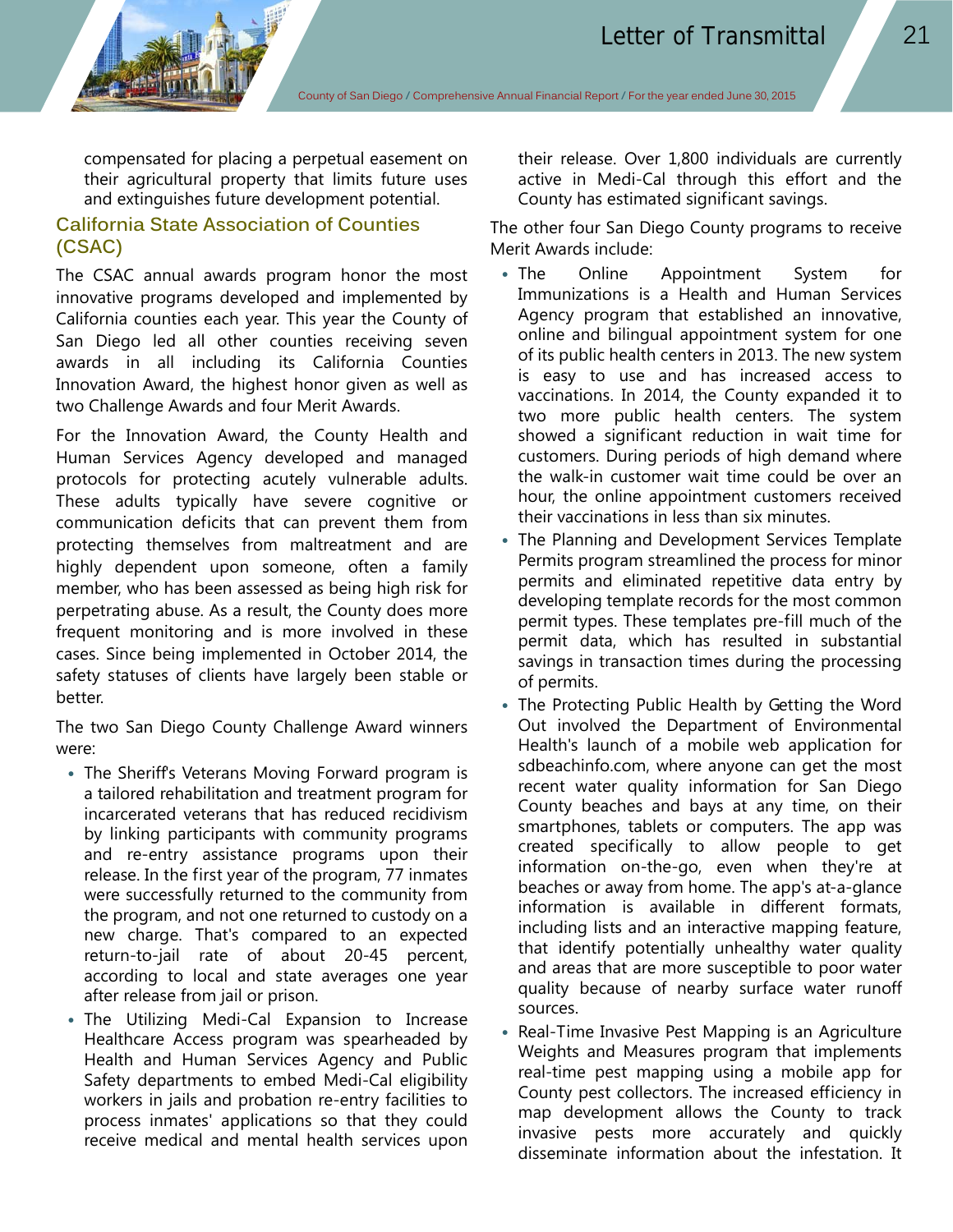also allows the County to quickly communicate the extent of the spread of a pest and therefore make better decisions on limiting or eradicating pests. The system has improved the County's contribution to regional pest management.

## **Additional Honors**

- The Department of Purchasing and Contracting received an Achievement of Excellence in Procurement Award for the 14th year in a row from the National Procurement Institute. The award recognizes organizational excellence in procurement by measuring innovation, professionalism, e-procurement, productivity and leadership attributes.
- San Diego County was awarded a second place 2015 Digital Counties Survey Award for its new web site which features responsive design, a clean updated look and links to innovative apps such as Finding Rover which uses facial recognition to find lost pets and the County's emergency mobile app which sent out 2.5 million push notifications and logged nearly 75,000 new users during the May 2014 wildfires.
- The County received the Urban Planning Orchid for the San Diego County Waterfront Park in the San Diego Architectural Foundation Orchids and Onions Awards. The annual awards note hits and misses in local building, landscaping and urban design. The 12-acre park, which opened in May 2014, was transformed from parking lot to what the nomination calls the most significant waterfront open space in downtown, featuring two large fountains, sprawling lawns and dynamic playground equipment.
- The County of San Diego was awarded the San Diego Business Journal's 2015 award for the Healthiest Company in the Mega Company category for the Employee Wellness Program. The County was recognized as a forward-thinking organization that has "moved rapidly from traditional basic health care and retirement benefits to a host of inventive programs that address a holistic approach to employee wellness, satisfaction and retention." The County of San Diego beat out ViaSat, Qualcomm and Welk Resorts Group, Inc. for the number one spot in the Mega Company category. The San Diego Business Journal held an event on May 7 at the Paradise Point Resort & Spa where nearly 440 senior

managers from companies around San Diego gathered to honor the 31 exceptional winners from the list of nominations in seven categories.

- San Diego County Library received the Digital Government & Education Achievement Award for Increased Services with Self-Service Technologies, Apps and Kiosks in the Government-to-citizen State government category.
- County News Center won five first place honors at the Annual Conference for the California & Nevada Region of the National Association of Telecommunications Officers & Advisors. The awards were for Best Website, Best Use of Social Media, Magazine Program (for "County Chronicles"), Public Safety (for our Realignment video) and Documentary-Profile. Sheriff's Deputy William Dunford recently received the Charles "Bud" Meeks Valor Award for Deputy Sheriff of the Year, one of the highest honors a deputy sheriff can receive in the nation from the National Sheriff's Association.
- The Fire Safe Council of San Diego County, a nonprofit agency promoting fire prevention and management, presented the County Fire Authority with an Agency Award for providing exceptional service within the community. The award recognized the Fire Authority for funding work that better prepared more than 200 properties in the East County for the 2014 fire season.
- Social Worker Madelyn Ochoa-Wingate, a member of the Lemon Grove/Spring Valley Cluster of East Regions' Neighborhoods for Kids (N4K), was honored in July as the 2014 Juvenile Justice Commission Awardee for her outstanding work with youth and their families. Another honoree, Detective John Whiteman from the Santee Sheriff's Station was presented with the Juvenile Justice Commission Award for Law Enforcement.
- First 5 San Diego received a Bronze award at the 35th Annual Telly Awards for its "Healthy Eating" public service announcement (PSA.) The Telly Awards honor outstanding local, regional and cable TV commercials and programs, as well as web commercials, videos and films. First 5 San Diego's "Healthy Eating" PSA was recognized in the not-for-profit category. More than 12,000 entries came in from all 50 states and other countries. Two Aging and Independence Services (AIS) programs were among only 13 programs nationwide to receive Innovation Awards from the National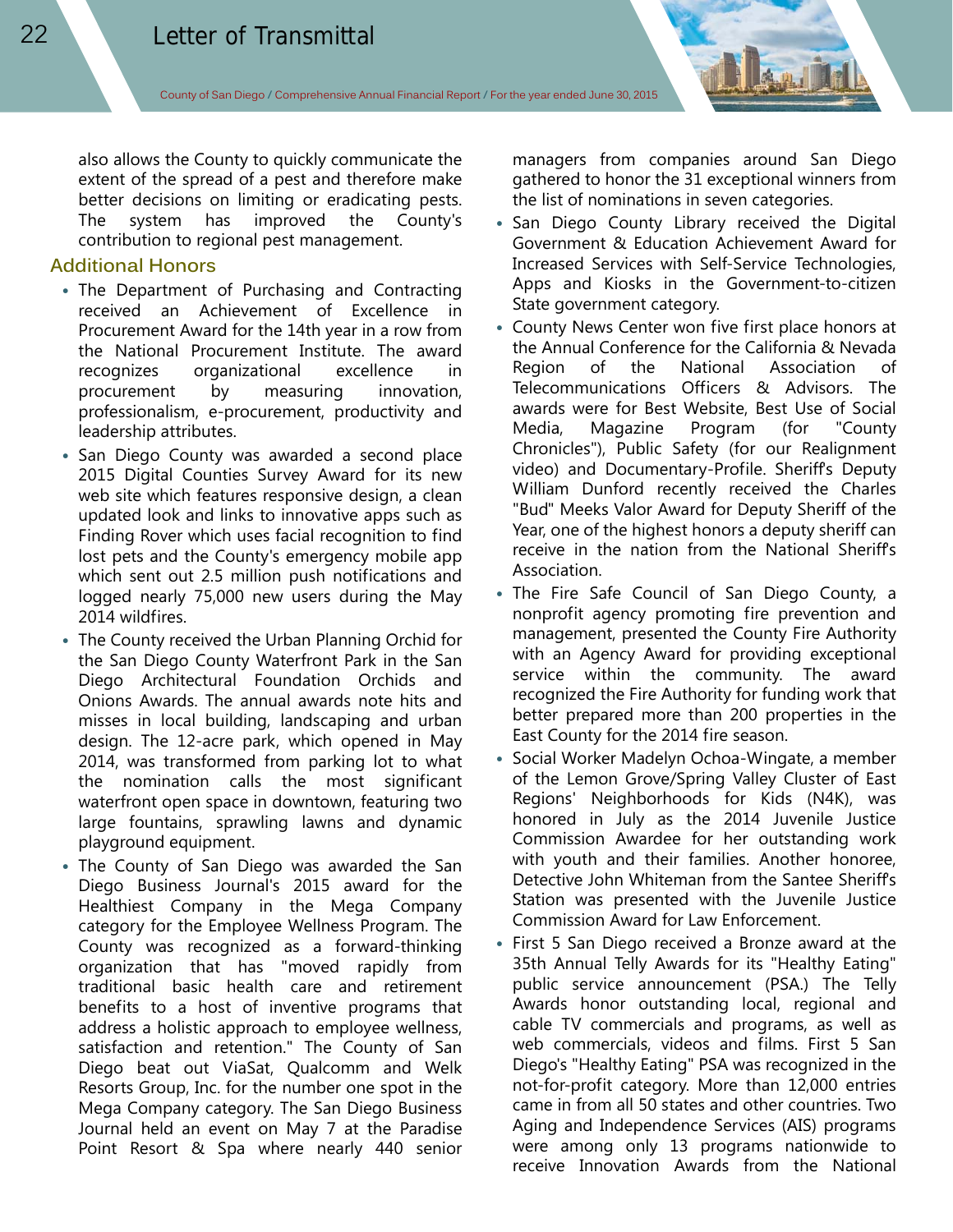Association of Area Agencies on Aging national conference in mid-July. The two programs were the Grandparents Raising Grandchildren Initiative and the Legacy Corps support for veterans and military families. AIS also received two Achievement Awards for the Care Transitions Partnership and the Beacon Care Transitions Pilot.

- The County has excellent ratings with three major rating agencies: Aaa rating with Moody's Investor Service, AAA rating with Standard & Poor's, AAA with Fitch Ratings as of August 2014. County staff meets with the rating agencies on an annual basis to provide an update on County finances and operations. The ratings reflect the county's maintenance of a very strong fiscal position. The county's overall credit quality also benefits from stable and prudent management, which maintained the county's resilient credit strength even during the recession.
- The Director of the San Diego County Behavioral Health Services, Alfredo Aguirre, LCSW, received a prestigious honor of "Outstanding Mental Health Director for 2014" at the NAMI California (National Alliance on Mental Illness) annual conference. Based on nominations received from communities throughout the state, the NAMI California Board of Directors selects a single winner each year based on excellent achievements in the mental health field.
- The Department of Parks and Recreation won three American Inhouse Design Awards in a competition sponsored by Graphic Design USA, a national trade magazine for the graphic design field. DPR was among 500 winners selected out of 5,000 entries that represented every segment of the public and private sectors that employ in-house graphic design teams. The winning entries were for "Embrace the Outdoors," a wedding ad that appeared in Exquisite Weddings magazine; "Brilliance in Nature," a direct-mail postcard promoting our parks as sites for weddings; and an announcement flier for the Rancho Garden Fair at Los Penasquitos.
- The Department of Human Resources was awarded IPMA-HR's 2014 Agency Award for Excellence for a Large Agency in recognition of its exemplary contributions to the efficiency and effectiveness of public sector human resource management. Some of the programs highlighted in the award include the Employee Wellness Program, Work Safe Stay

Healthy Strategic Plan, Recruitment and Selection best practices, Veterans Outreach Program, and Employee Development Initiatives.

- The County Communications Office was honored in multiple categories by the National Association of Telecommunications Officers and Advisors (NATOA). The Association recognized the best in government programming at its conference in October 2014. The Communications Office received three first place honors: best website for County News Center; best promotion of a City/ County for a video about the services the County provides to its residents; and best magazine program for County Chronicles. In addition, the CCO received second place for overall excellence; use of social media; in the category of public safety for a video about realignment, which was a collaboration with the Public Safety Group (PSG) and many of its departments; and the category of public health for a video highlighting Live Well San Diego's accomplishments during its third year, another collaboration with the Health and Human Services Agency and PSG.
- The Department of Environmental Health (DEH) was honored for its part in an environmental cleanup by the Industrial Environmental Association at its conference in October 2014. DEH, the City of Encinitas and SCS Engineering - which teamed up to work together on the cleanup at Encinitas Community Park - were collectively given an award for excellence at the conference. Encinitas Community Park prior to its construction had pesticide-contaminated soils that were mitigated under the oversight of DEH through their Voluntary Assistance Program. The DEH Site Assessment and Mitigation program staff found innovative solutions to the cleanup that were protective of public health, the environment and were cost effective. The environmental association also presented Mike Vizzier, Chief of the DEH Hazardous Materials Division, with an Environmental Excellence Award for his work on the CUPA Forum Board. (The CUPA Forum Board is a statewide association of CUPAs and Participating Agencies that implement the Unified Hazardous Materials and Waste programs.)
- The U.S. Department of Housing and Urban Development (HUD) designated the County's Department of Housing and Community Development (HCD) as a "High Performer" for the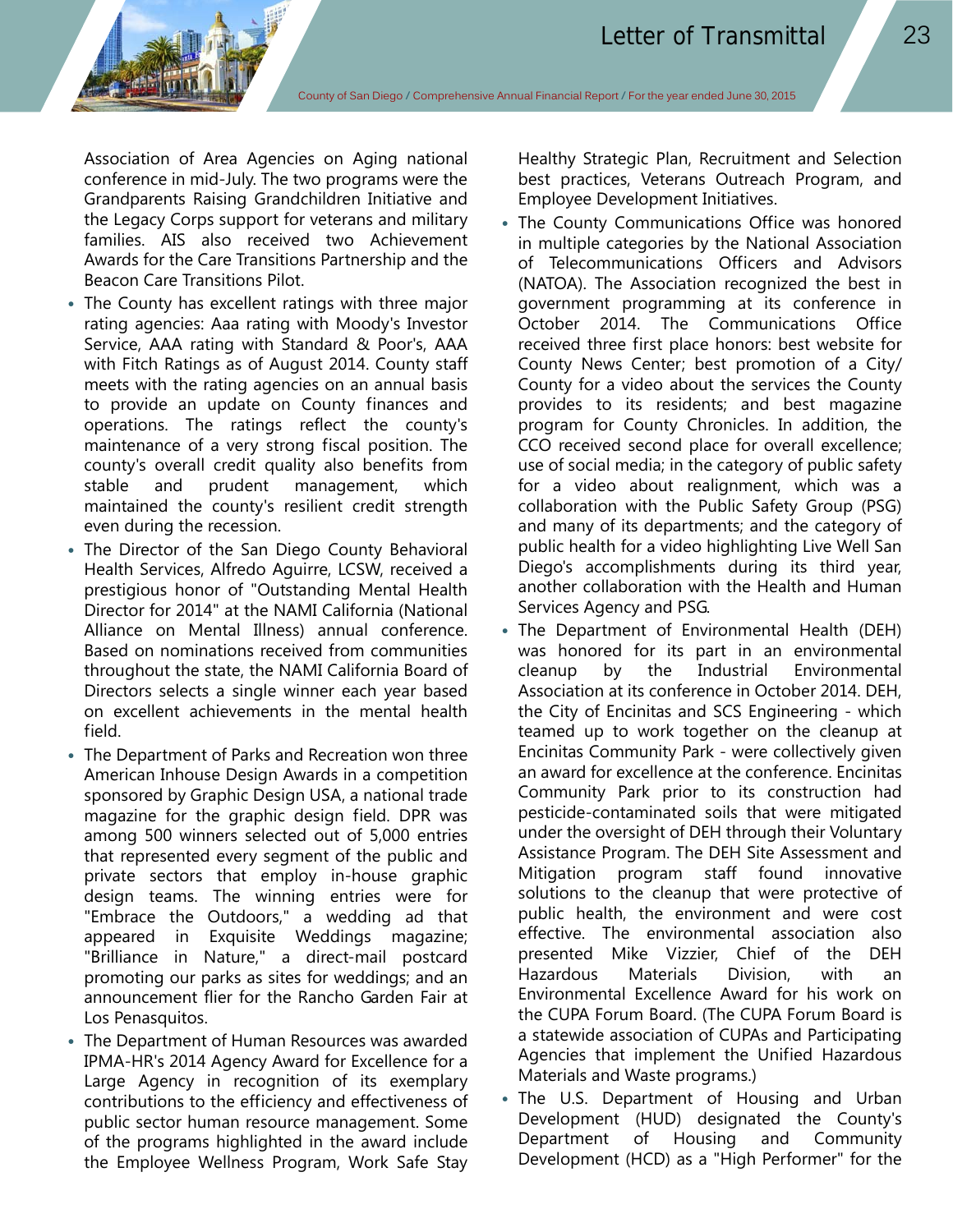last 12-month rating period. Serving as the County's Housing Authority, HCD was recognized for its efficient management of the Section 8 Housing Choice Voucher Program. High Performer is HUD's highest possible designation, which HCD has earned for 13 consecutive years. The ratings are based on 14 key performance indicators, such as the voucher utilization rate and quality control results. This rating demonstrates that HCD is administering the Section 8 Housing Choice Voucher Program at a consistently high level in accordance with HUD's standards.

- The American Institute of Architects, San Diego Chapter recognized two County projects at its 2014 Design Awards ceremony in October 2014. The new Las Colinas Detention and Reentry Facility received a Merit Award in the Interiors category and a Special Recognition in the Institutional Projects category. This project, the first designbuild project under AB900, was previously recognized by the national American Institute of Architects with a citation for its design in the 2013 Justice Facilities Review. The Lincoln Acres Library, Park and Community Room project received an award in the Foundation Projects Institutional category. The 4,844 square-foot building housing the new library (2,500 sf) and community room tripled the size of the 53-year-old former library and included expansion of the nearby park. The new building has received LEED Gold certification.
- Planning and Development Services' new Online Building Permits system was recently honored with awards from both the National Association of Counties and the California State Association of Counties. The online building permits were launched in the summer of 2013, and have steadily grown. As of October 2014, over half of the building permit volume is done online. This saves customers time and money by avoiding a drive to the County offices. It also saves staff time. The new online permits include scripting and automation that reduces the staff time required to process the permit. The program improves not only customer service, but also efficiency.
- Planning and Development Services was honored for its work on Ramona Village Center Form Based Code, winning a Certificate of Merit for Outstanding Planning Document from the Association of Environmental Professionals at its awards event in October 2014. The Ramona Village

Center FBC is an innovative tool for developing, enhancing and preserving Ramona's Village. Establishing FBCs that promote compact and viable County village areas is a key component of the County General Plan. FBCs have been shown to be successful tools to help improve aesthetics and walkability, and increase the economic value of developments by diversifying properties with mixed uses.

- Planning and Development Services' work on the Campus Park West Project was honored by the Association of Environmental Professionals winning a Certificate of Merit for Outstanding Environmental Analysis - EIR/EIS, specifically for the project's Subsequent EIR (SEIR) in October 2014. The Campus Park West SEIR includes a comprehensive project description for this mixed use project.
- San Diego County Library (SDCL) was named the recipient of the 2014 Digital Government Achievement Award in October 2014. This national award is given out by e.Republic's Center for Digital Government and highlights outstanding agency and department projects at the application and infrastructure level. SDCL was honored for its innovative use of self-service technology in providing library services to the public. The library technology includes SDCL's book sorters, mobile app and the 24/7 Library To Go kiosks.
- The County won three Beacon Spotlight awards at the 2014 annual CSAC conference in November 2014: Gold Level Award for Agency Greenhouse Gas Reductions of 12.2 percent; Platinum Level Award for Agency Electrical Energy Savings of 23.4 percent and Platinum Level Award for Natural Gas Savings of 21.6 percent. The Beacon Spotlight Awards are part of the Beacon Award program, sponsored by the Institute of Local Government and the Statewide Energy Efficiency Collaborative, an alliance helping cities and counties reduce greenhouse gas emissions and save energy.
- Medical Examiner's Office Chaplain Joe Davis received the prestigious 2014 DonorCARE Award from the Musculoskeletal Transplant Foundation in December 2014. The tissue bank selected Davis for the national award, which is presented every other year and commends those who have demonstrated a commitment to donor families above and beyond what is currently recognized as the industry standard of care. Davis' name was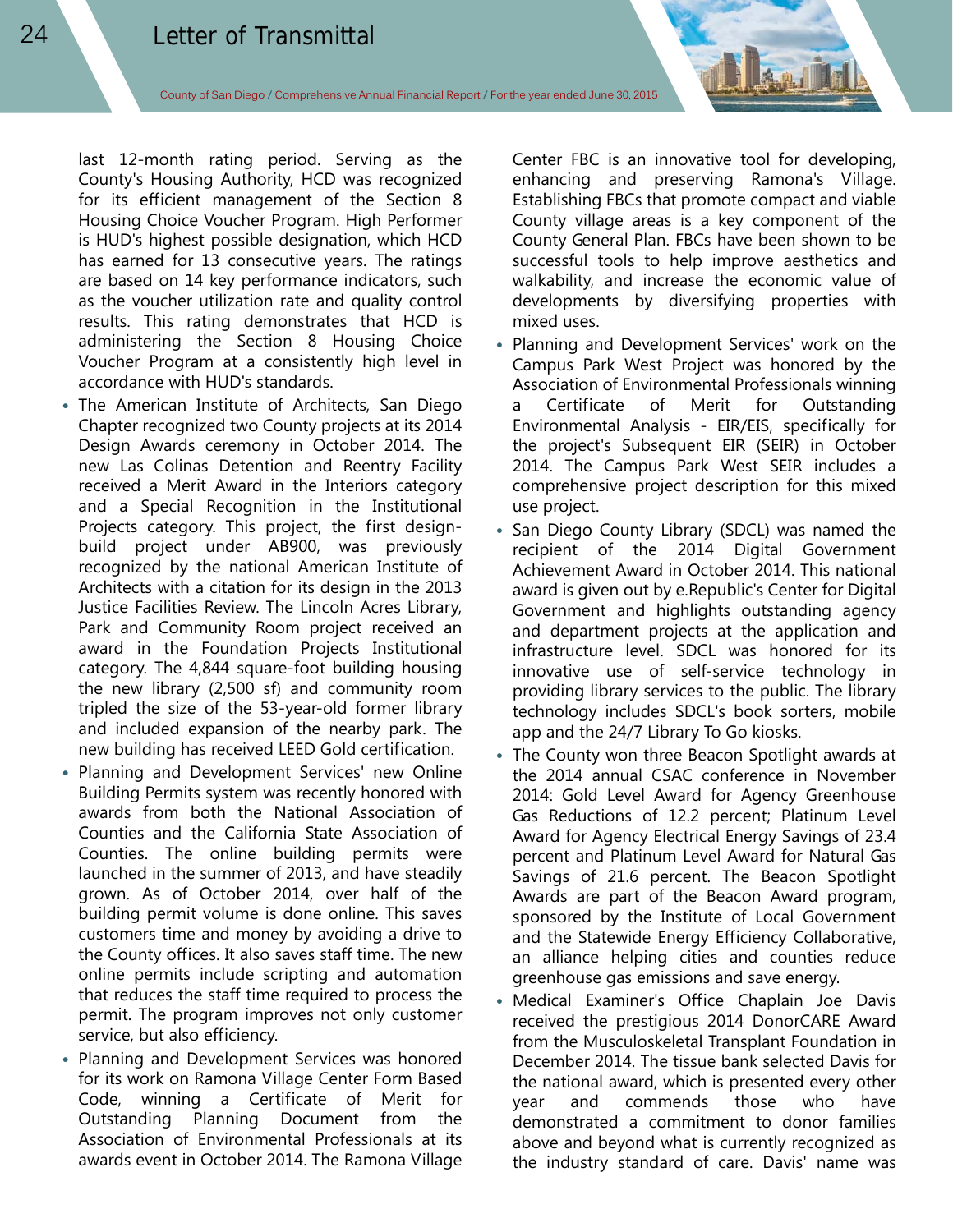submitted by Lifesharing, another nonprofit and federally-designated tissue and organ recovery organization.

- San Diego's Human Relations Commission honored Chief Deputy District Attorney Summer Stephan in November 2014 with a Commission Partner Award for her efforts in combating human trafficking and for partnering with the Human Relations Commission in its work. The award honors people or organizations that have worked closely with the Human Relations Commission through the year on priority issues, acknowledging that partnerships are key to accomplishing positive change in the community.
- Planning and Development Services (PDS) was recognized for its outstanding best practices in two publications, for its contributions to California's new Solar Permitting Guidebook and for its permitting process to handle Heating, Ventilation and Air Conditioning (HVAC) permit applications. Planning staff participated on a task force to update the California Solar Permitting Guidebook. The guide is the result of a collective effort of stakeholders from local government, the building industry, professional associations, solar companies, utility providers and state regulatory agencies. The guide is intended to help local agencies throughout California navigate the exponentially increasing customer demand for solar and associated permits. In addition, the California Center for Sustainable Energy (CCSE) interviewed PDS as part of a CCSE study of best practices for processing HVAC permits. The study highlighted many of the processes that are in place at PDS.
- First 5 San Diego's Healthy Development Services Project (HDS) received the prestigious designation as a Bright Idea from Harvard University's Ash Center for Democratic Governance and Innovation at the John F. Kennedy School of Government. HDS received national recognition for the program's innovative approaches to treating children with mild to moderate developmental and behavioral concerns. The Bright Idea initiative recognizes and promotes innovative and promising government programs and practices.
- First 5 San Diego's website received the Web Marketing Association's 2014 Award for Outstanding Achievement in Web Development.

Since 1997, the Web Marketing Association's annual competition has been setting the standard of excellence for website development. The award is the premier award recognition program for web developers and marketers worldwide.

- The County's Department of General Services is one of 45 winners of the 2014 Public Facility Award of Excellence from the California Counties Facilities Services Association. All recipient organizations demonstrated exceptional dedication to facilities excellence through best practices, process innovation, staff development, department automation and energy program improvements. The outstanding leadership of these organizations continues to advance the development of programs and processes that extend the life of California public facilities.
- The San Diego Regional Climate Collaborative (Climate Collaborative) was recognized by the U.S. Environmental Protection Agency (EPA) in February 2015 at the annual climate leadership award ceremony. The Climate Collaborative is a memberbased network that supports regional public agencies to share expertise, leverage resources, and advance comprehensive solutions to facilitate climate change planning. The eight-member Steering Committee includes a representative from Planning and Development Services. The EPA recognized the collaborative for being an innovative partnership that works collaboratively on leading edge climate initiatives that are above and beyond business-as-usual. The award acknowledges the Climate Collaborative as a replicable model for other regions, highlighting its demonstrated leadership and success.
- The District Attorney's DNA Hit Integration Program was recognized with a Bright Idea Award from the Ash Center for Democratic Governance and Innovation at Harvard University. The DNA Hit Integration Program helps prosecutors link defendants to other crimes they have committed.
- The Waterfront Park received five awards in March 2015. These include a Project Achievement award for Public Works projects over \$15 million from the Construction Management Association of America; Project of the Year from the American Public Works Association; the Grand Award and Project of the Year from the California Counties Architects and Engineers Association; the Award of Excellence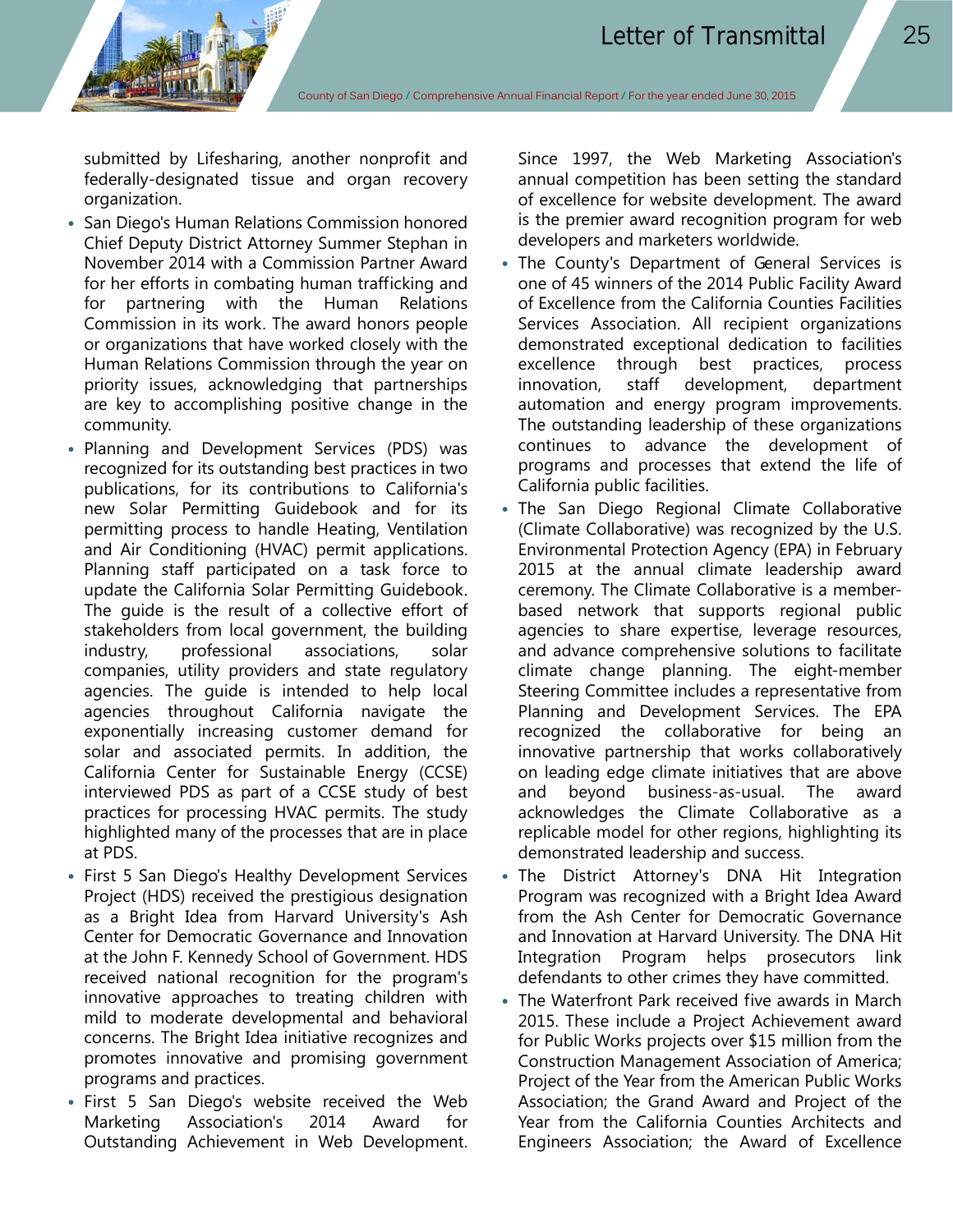from California Parks and Recreation Society; and the Best Landscape/Urban Development Project from Engineering News-Record California.

- First 5 San Diego earned the Certificate of Achievement for Excellence in Financial Reporting Program (CAFR Program) from the Government Finance Officers Association (GFOA) for its Comprehensive Annual Financial Report for fiscal year ending June 30, 2014. The CAFR Program recognizes state and local governments that go beyond the minimum requirements of generally accepted accounting principles to prepare comprehensive annual financial reports that evidence the spirit of transparency and full disclosure. This is the first award of its class for First 5 San Diego.
- Department of Public Works (DPW) Airports was honored in February with an award from the American Association of Airport Executives (AAAE) for the department's efforts in training excellence at Palomar Airport. AAAE recognized 92 airports nationwide with the ANTN Digicast Excellence in Airport Training award. The award signifies that airport employees and others working at the facility have completed a specific amount of federally-mandated airport-specific continuing education using the Webbased Digicast training system.
- McClellan-Palomar Airport was presented with a plaque marking the achievement in the non-hub category.
- The Department of Child Support Services (DCSS) received the State Department of Child Support Service's Innovation Award at a statewide meeting in March 2015. The award recognized the department for their development and implementation of the Legal Paperless System, which is the first paperless application in the State to fully integrate all external agency calendaring systems to the department's queue management system.
- Emergency dispatchers at the Sheriff's Communications Center in Kearny Mesa save lives everyday by answering 9-1-1 calls and making sure help gets to those in need. The San Diego Association of Public Safety Dispatchers (APSD) recently recognized these dispatchers' hard work and dedication by honoring the Sheriff's Communications Center with its "Communications

Center of the Year" award. The nonprofit association develops and presents training courses for public safety dispatchers in the region.

- The Department of Purchasing and Contracting (DPC) is the recipient of the 2015 National Institute of Governmental Purchasing's (NIGP) Innovation in Public Procurement Award. This award recognizes non-standard, forward-thinking approaches for the public procurement profession. It promotes public procurement's unique and critical contributions as an invaluable strategic partner within the public organization. The award recognized DPC's implementation of its Realignment of Purchasing & Contracting for Customer Service Excellence over the last two years which set up procurement teams to provide dedicated support by County Group and Department. NIGP is a national non-profit organization of public sector purchasing professionals.
- The County of San Diego was selected as one of the Director's Recycling Award winners by the City of San Diego, San Diego Environmental Services Department in April. The City recognizes businesses and organizations that have successful and innovative programs resulting in significant waste reduction, recycling and economic benefits. The County was recognized in the 2015 Waste Reduction and Recycling Awards as an environmental leader through our combined efforts in waste reduction and recycling.
- Agriculture, Weights and Measures team members were recognized by the California Department of Food and Agriculture (CDFA) for keeping their detection routes in excellent condition during a recent quality control check. County staff are challenged daily by weather, finding "host sites" that fit State protocol and aggressive dogs. Keeping the staff's challenges in mind, CDFA recognized County team members for setting very good insect trap placements; keeping wicks properly baited; making sure insect traps were clean and clearly identified; and for making very good efforts to keep trap servicing on schedule. All of these recognizable qualities mean staff are more likely to find exotic insect pests easier and earlier.